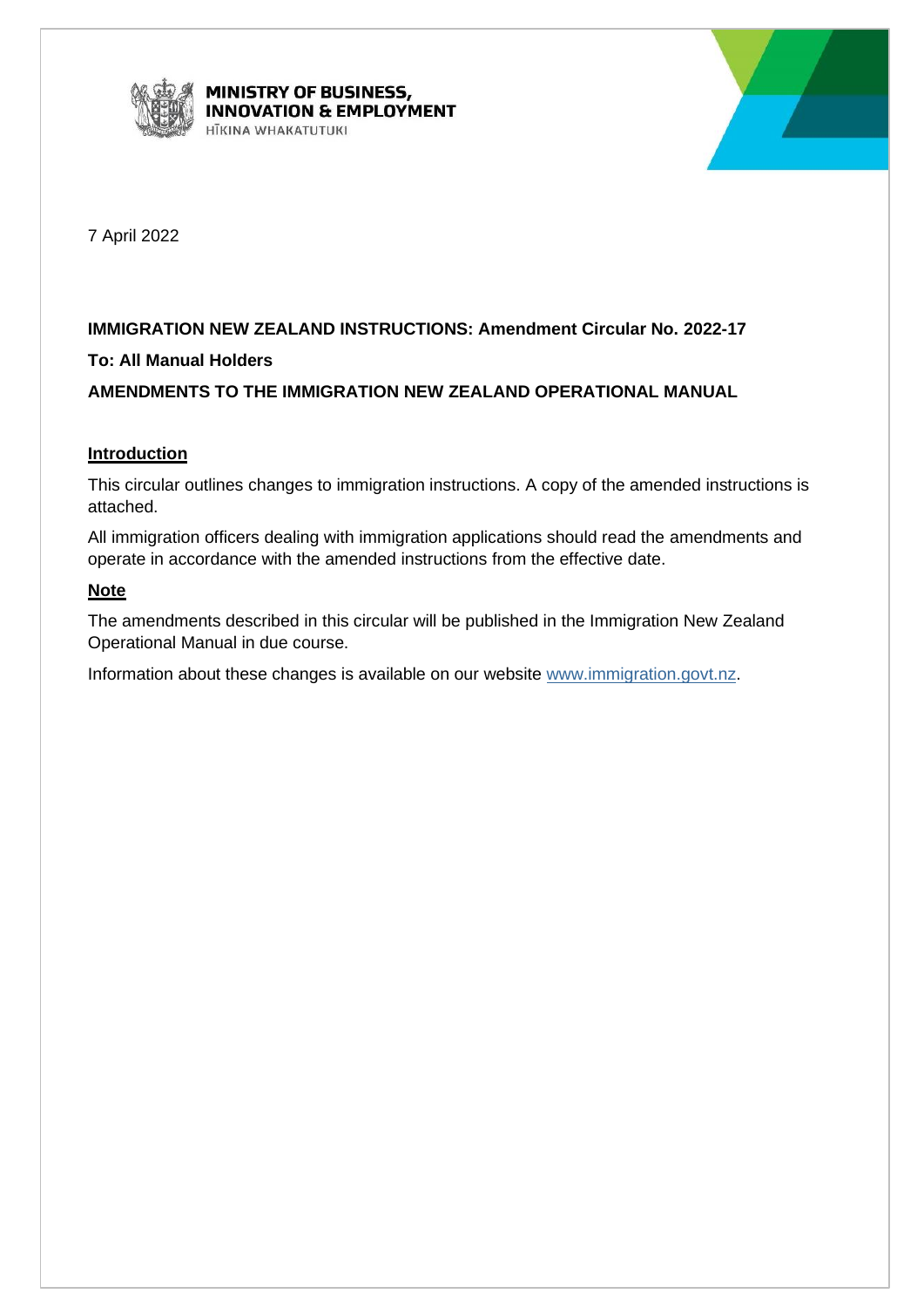# **Description of changes**

*WA Accredited Employer Instructions WA1 Objective and Overview of Accredited Employer instructions WA1.5 Overview of Accredited Employer instructions WA2 Employer accreditation instructions WA2.1 Overview WA2.5 Applying for employer accreditation WA2.10 Requirements for all employers WA2.15 Requirements for Standard Accreditation WA2.20 Requirements for employers using triangular employment arrangements WA2.25 Requirements for franchisee employers WA2.30 Subsequent applications for employer accreditation WA2.35 Processing and verification requirements WA2.40 Considering an application for employer accreditation WA2.45 Currency and approval specifications of employer accreditation WA2.50 Verification activities after accreditation has been granted WA2.55 Suspending and revoking employer accreditation WA2.60 Definitions Appendix 11 – Employer accreditation stand down periods*

Immigration instructions that give effect to the employer accreditation step of the new Accredited Employer Work Visa system are attached. Employers will be able to apply online to become accredited from 23 May.

More information is available on the INZ website - [www.immigration.govt.nz/accredited-employer](http://www.immigration.govt.nz/accredited-employer)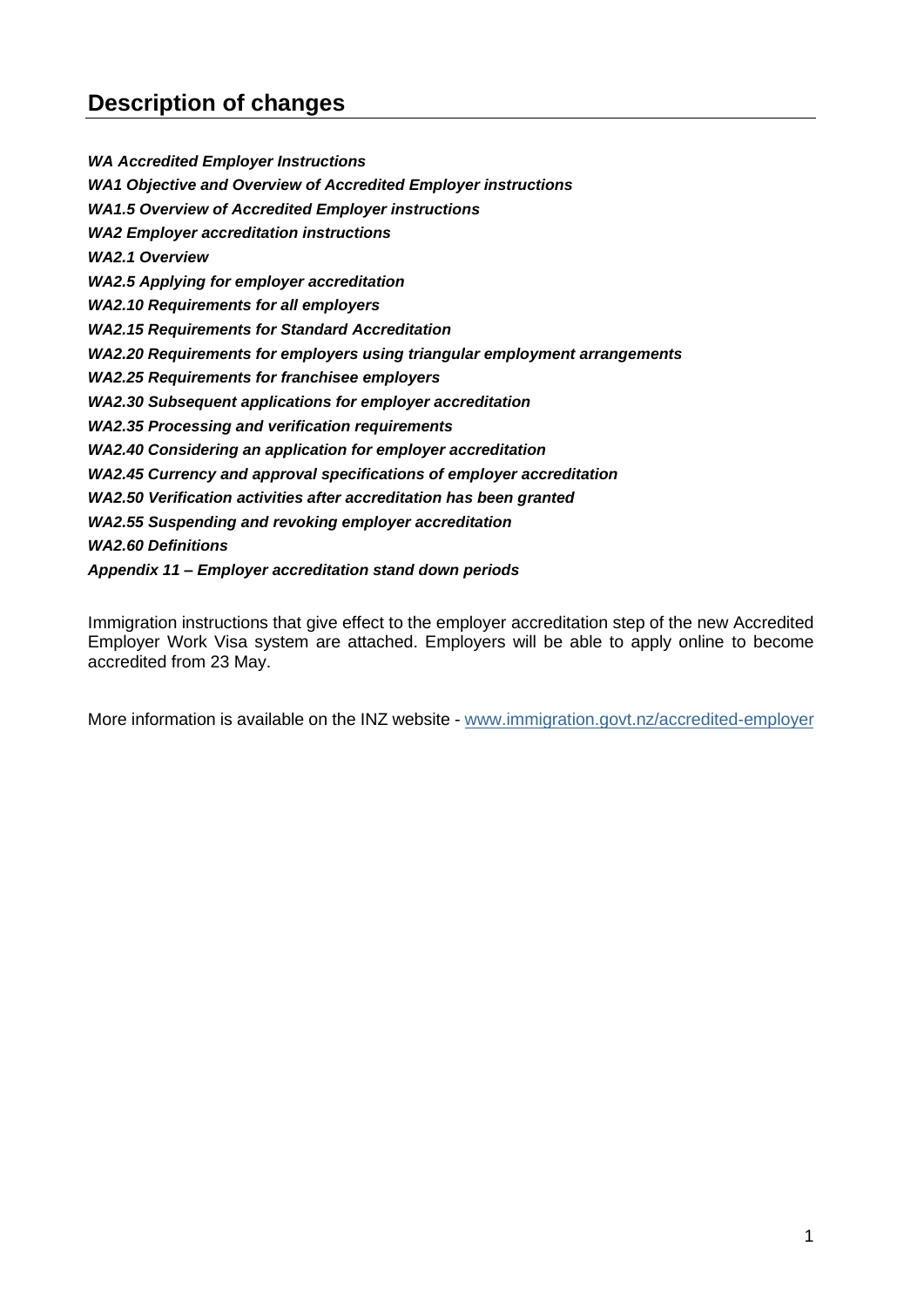**Appendix 1: Amendments to Temporary Entry instructions effective on and after 23 May 2022**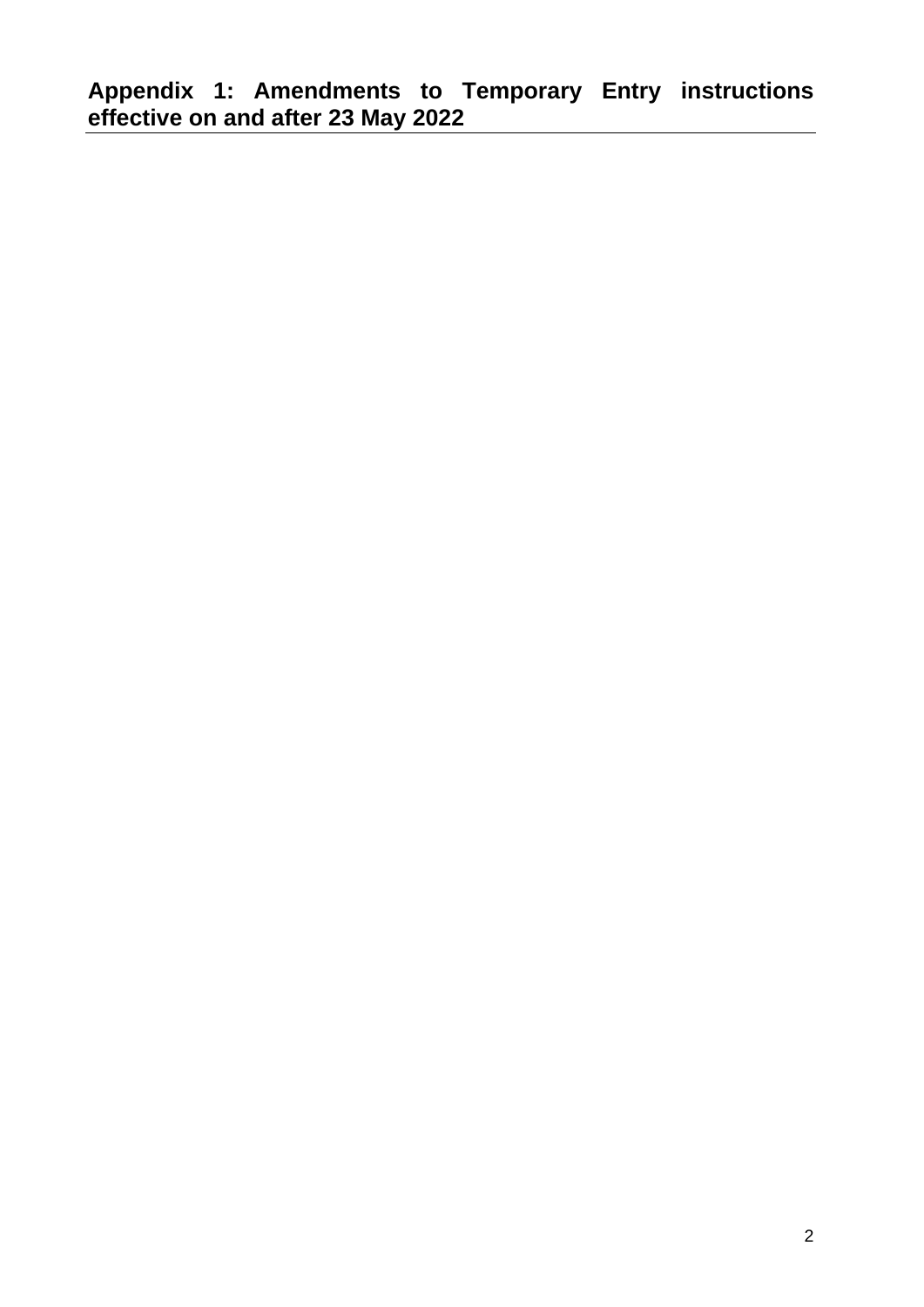- **WA Accredited Employer Instructions**
- WA1 Objective and Overview of Accredited Employer instructions
- WA2 Employer accreditation instructions
- WA3 Job Check instructions
- WA4 Accredited Employer work visa instructions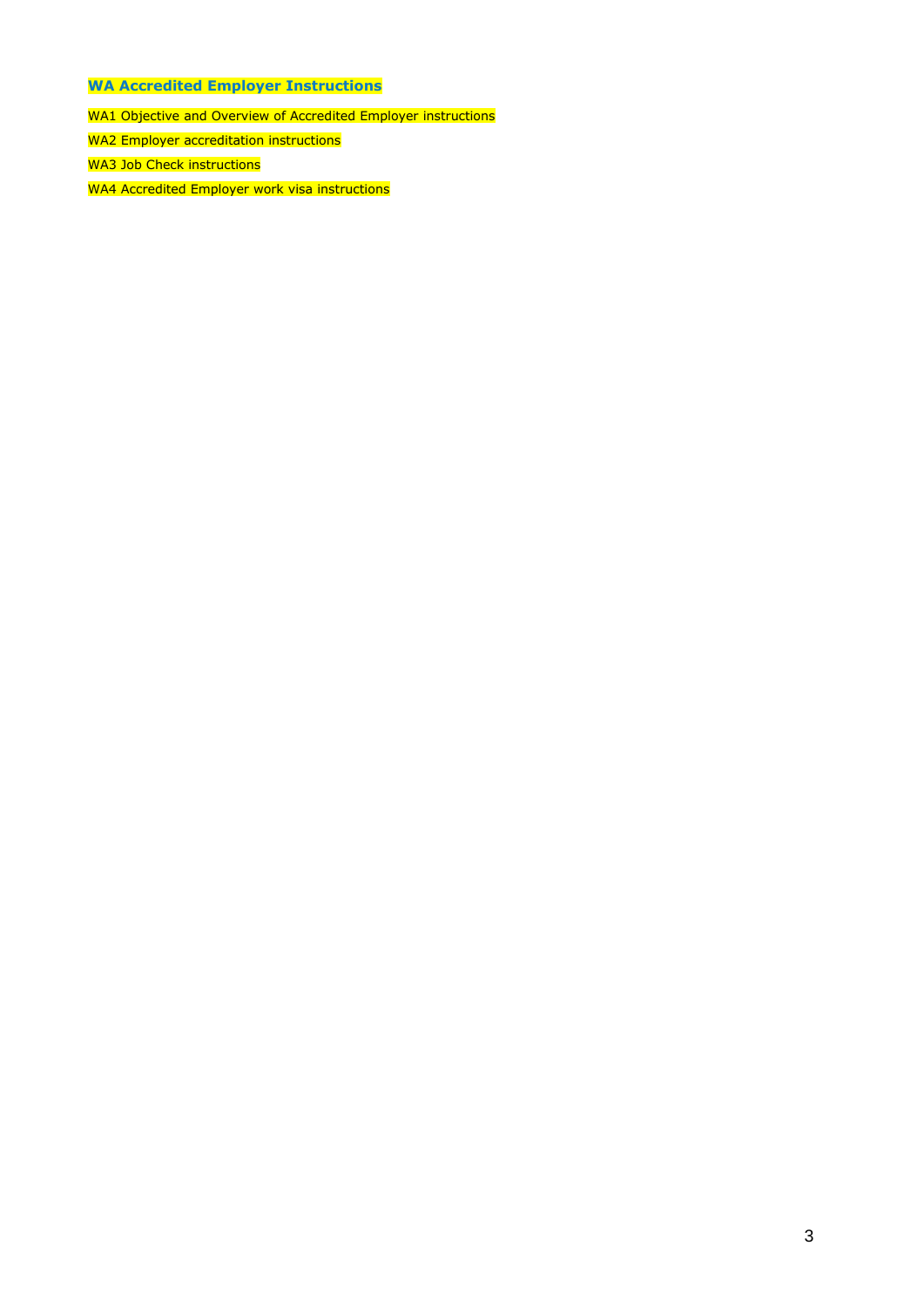# **WA1 Objective and Overview of Accredited Employer instructions**

### **WA1.1 Objective**

The Accredited Employer instructions contribute to the overall work instructions objective (W1) by:

- a. incentivising employers to employ more New Zealanders to respond to skill and labour shortages over time; and
- ensuring that employers only recruit non-New Zealand citizen or residents for genuine shortages, while not displacing New Zealanders from employment opportunities or hindering improvements to wages or working conditions; and
- reducing risks around business models and practices that might enable migrant exploitation; and
- d. ensuring that employers are compliant with specific employment, immigration and business standards  $(WA2.10.10).$

**WA1.5 Overview of Accredited Employer instructions**

There are three steps in the Accredited Employer Work Visa instructions. These are:

- a. employer accreditation the employer must be granted employer accreditation (WA2); then
- b. Job Check the accredited employer must have a Job Check approved by Immigration New Zealand (INZ) for any vacancy the employer needs to fill with a non-New Zealand citizen or resident worker (WA3); then
- c. work visa a non-New Zealand citizen or resident worker must be granted an Accredited Employer work visa (WA4).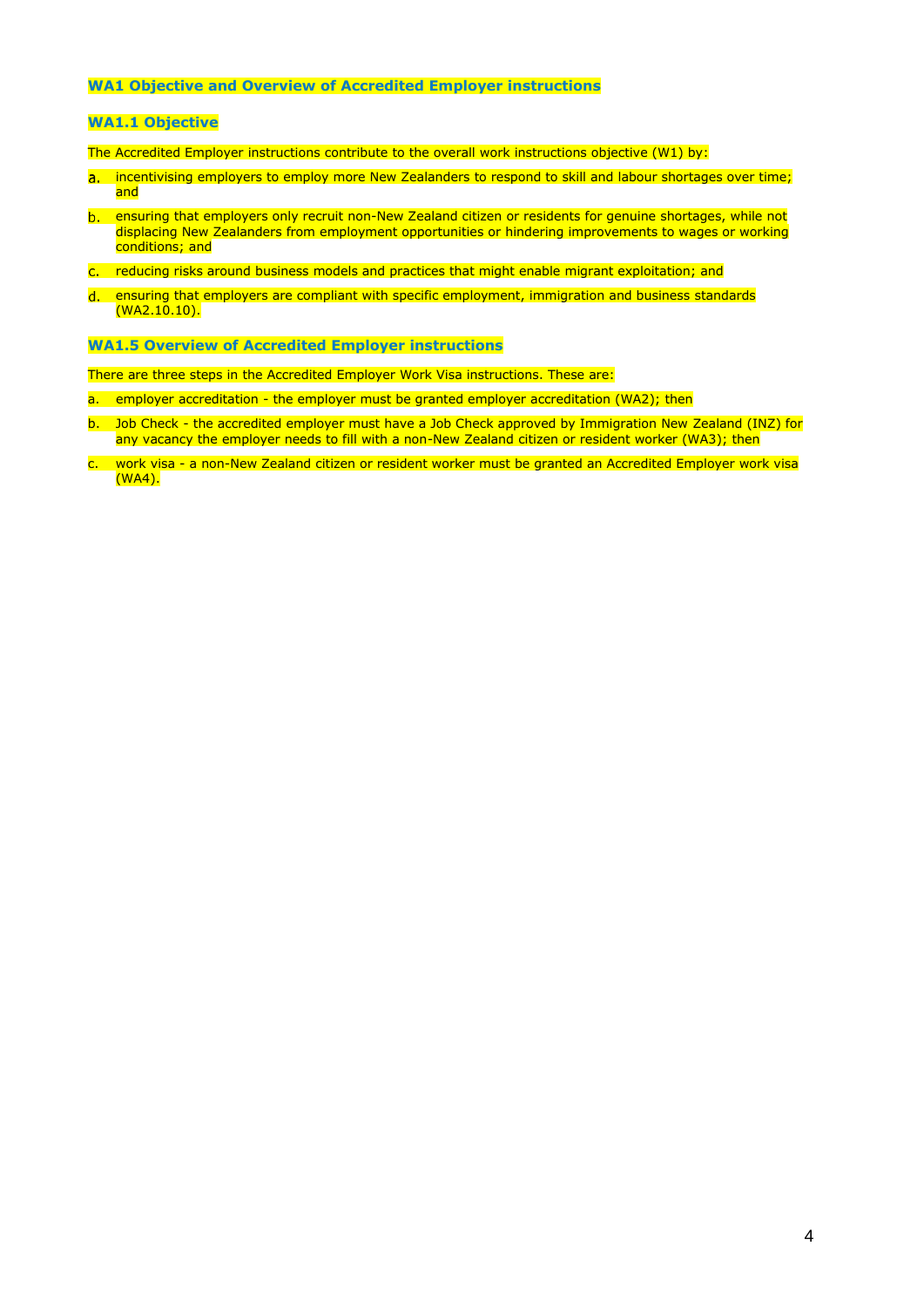# **WA2 Employer accreditation instructions**

WA2.1 Overview

- WA2.5 Applying for employer accreditation
- WA2.10 Requirements for all employers
- WA2.15 Requirements for Standard and High Volume Accreditation
- WA2.20 Requirements for employers using triangular employment arrangements
- WA2.25 Requirements for franchisee employers
- WA2.30 Subsequent applications for employer accreditation
- WA2.35 Processing and verification requirements
- WA2.40 Considering an application for employer accreditation
- WA2.45 Currency and approval specifications for employer accreditation
- WA2.50 Verification activities after accreditation has been granted
- WA2.55 Suspending and revoking employer accreditation

WA2.60 Definitions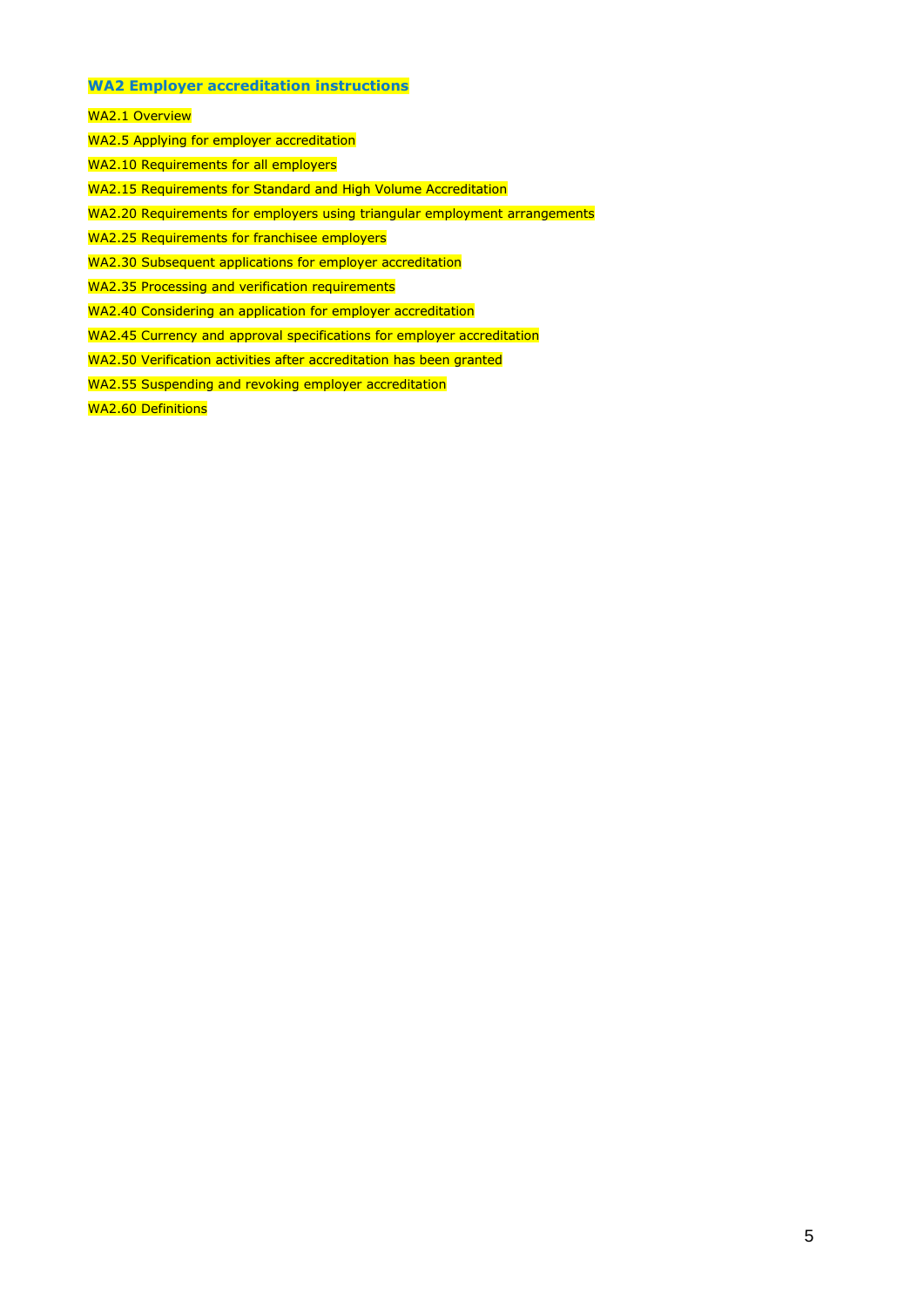# **WA2.1 Overview**

- a. There are two types of employer accreditation:
	- i. Standard Accreditation; and
	- ii. High Volume Accreditation.
- b. All employers must meet the generic requirements for employer accreditation set out at WA2.10 and the requirements for subsequent accreditation set out at WA2.30. These include requirements for the employer as an entity, as well as for key people (as defined at WA2.60.10) within the employer's organisation.
- c. Employers who place Accredited Employer work visa holders in triangular employment arrangements (as defined at WA2.60.15), including labour hire employers, must meet the additional requirements set out at WA2.20.
- d. Employers who are franchisees (as defined at WA2.60.20) must meet the additional requirements set out at WA2.25.
- e. All other employers who want to have more than 5 jobs associated to them (WA3.50.1) at any one time, must apply for High Volume Accreditation.

**Note:** If an employer accreditation application is approved for employers specified in (c) and (d), they will be granted High Volume Accreditation.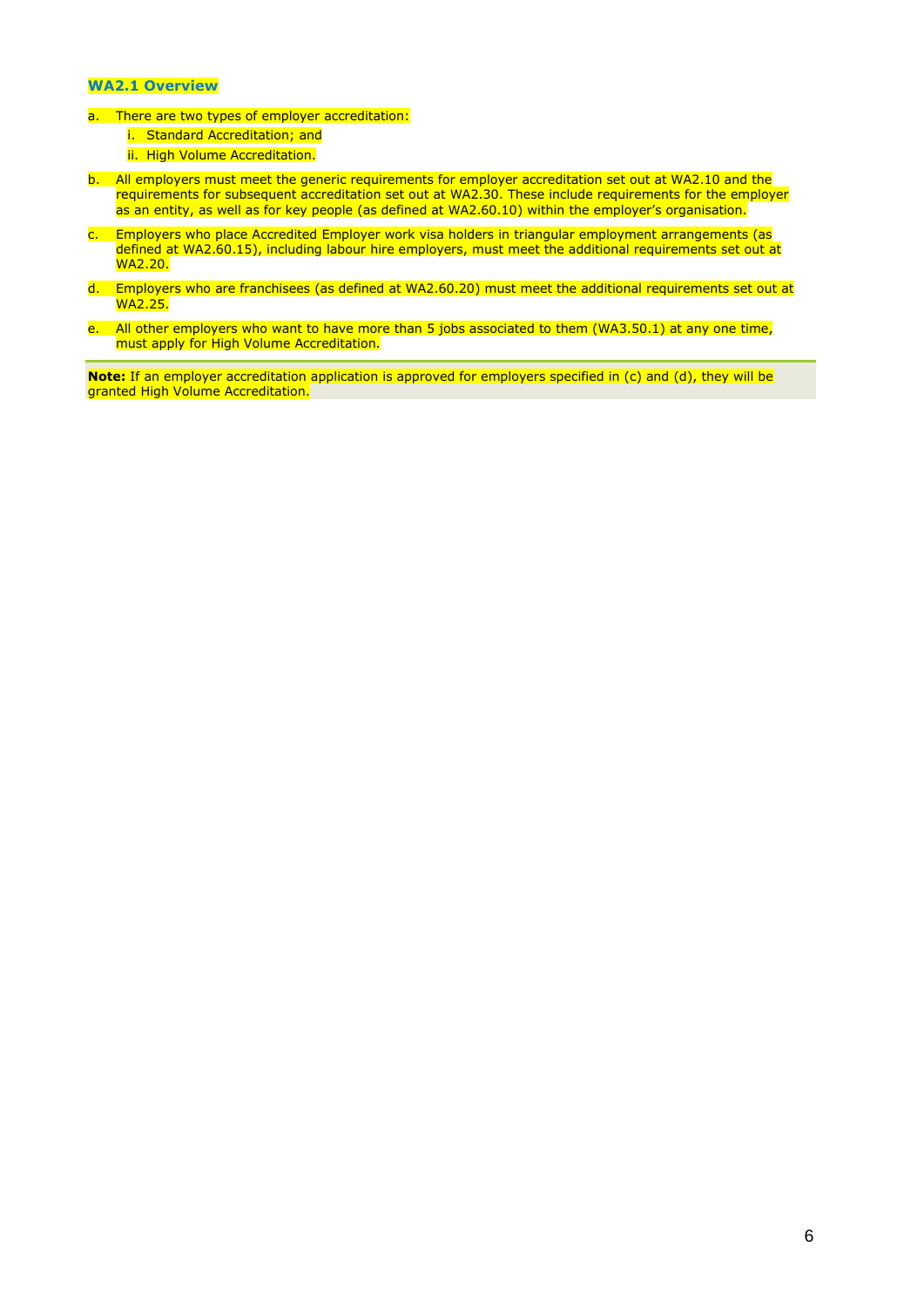# **WA2.5 Applying for employer accreditation**

- a. An employer accreditation application must be made using the approved online form provided on the INZ website.
- To make an application, the employer must have a New Zealand Business Number (NZBN), unless they are a foreign diplomatic or consular mission (such as an Embassy, High Commission or Consulate).
- c. The application must be accompanied by appropriate evidence that demonstrates the employer meets the requirements set out in the employer accreditation instructions, where requested by the approved online form.
- The relevant fee must be paid for an employer accreditation application.
- e. If an employer wishes to upgrade from Standard Accreditation to High Volume Accreditation, where the Standard Accreditation period has not expired, an application to upgrade must be submitted and the relevant **Francisco** Con

**Note:** A Job Check or Accredited Employer work visa application will not be approved if the employment specified is:

# - self-employment; or

- to plant, maintain, harvest or pack crops in the horticulture or viticulture industries (in this case the employer must apply to become a Recognised Seasonal Employer - WH1).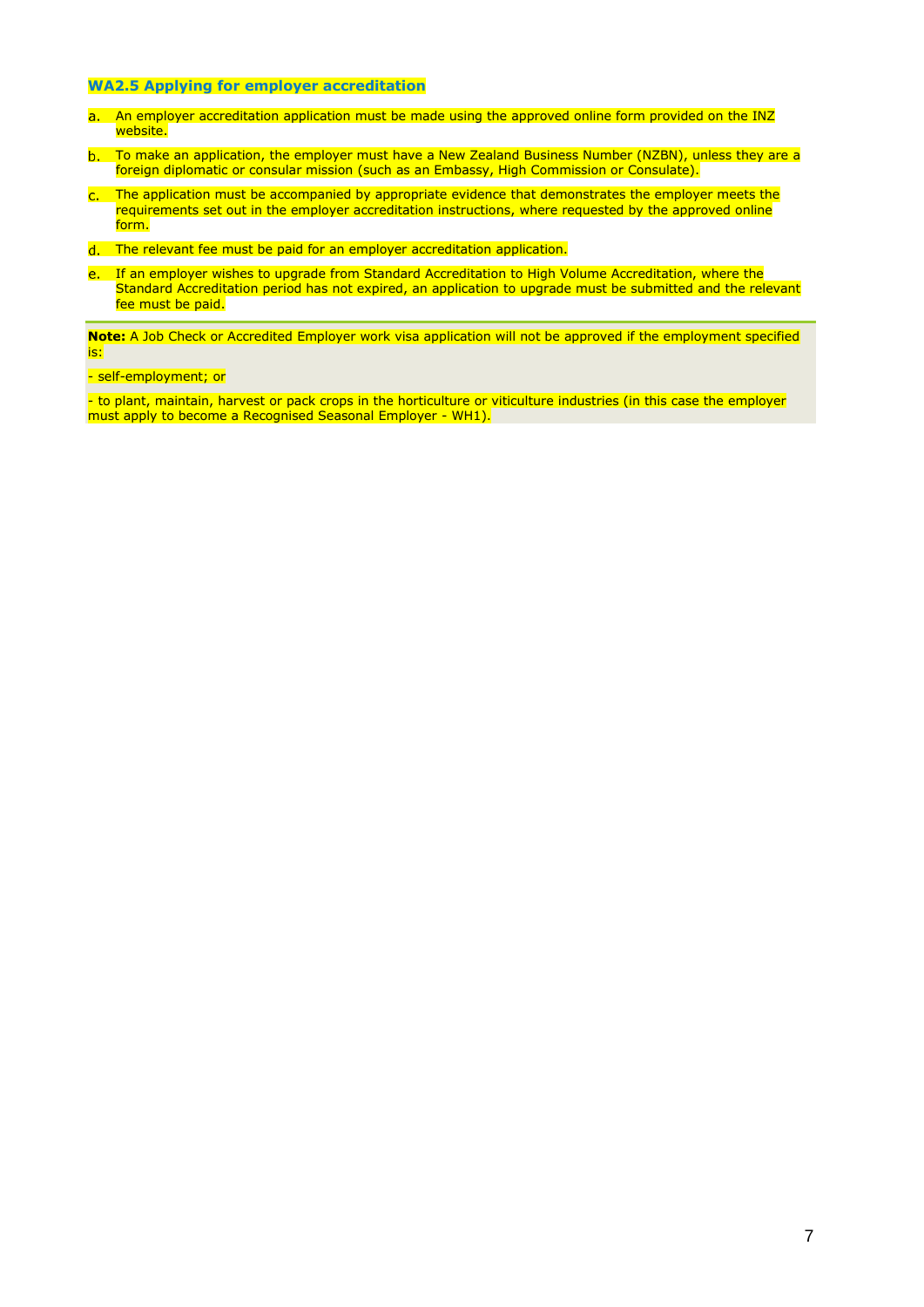### **WA2.10 Requirements for all employers**

- a. For an employer accreditation application to be approved, the employer must:
	- i. be a genuinely operating business or organisation, as set out at WA2.10.1; and
	- ii. complete the settlement support activities set out at WA2.10.5; and
	- iii. be compliant with the specific immigration, employment and business standards set out at WA2.10.10.
- b. If the employer is a sole trader, partners in a partnership or trustees in a trust, New Zealand must be the primary place of established residence for the sole trader (person), or at least one partner or trustee.
- The generic work visa requirements set out at [W2.10](https://www.immigration.govt.nz/opsmanual/#34388.htm) do not apply to employer accreditation applications made under these instructions.

**WA2.10.1 Viable and genuinely operating business or organisation** 

- a. A viable and genuinely operating business or organisation is one where:
	- i. it is registered as an employer with the Inland Revenue Department; and
	- ii. if the employer is a general partnership or sole trader, the partners or sole trader must not be bankrupt or subject to a No Asset Procedure; or
	- iii. if the employer is a limited partnership, the general partners must not be bankrupt or subject to a No Asset Procedure.

**Note:** A general partner is defined in section 19 of the Limited Partnerships Act 2008

- b. The employer must:
	- i. have not made a loss (before depreciation and tax) over the last 24 months; or
	- ii. have a positive cash flow for each of the last 6 months; or
	- iii. have sufficient capital and/or external investment (for example funding from a founder, parent company or trust) to ensure the employer's business remains viable and ongoing; or
	- iv. have a credible, minimum two-year plan (for example by having contracts for work) to ensure the employer's business remains viable and ongoing.
- c. "Viable and ongoing" includes being able to:
	- i. meet financial obligations such as paying wages or salaries and all other operating costs and expenses; and ii. purchase inventory (if relevant).
- d. Evidence of meeting the requirements set out at (a) to (c) above may include, but is not limited to:
	- i. financial statements such as an annual report and profit and loss statements;
	- ii. evidence of start-up capital and/or funding;
	- iii. a cash-flow statement and/or credible revenue forecast;
	- iv. contracts for work;
	- v. GST returns;
	- vi. income tax returns;
	- vii. PAYE returns;
- viii. bank statements;
- ix. stock lists/orders;
- x. lease agreements for business premises or space.

#### **WA2.10.5 Settlement support activities**

- a. The employer must provide the following information about the local community and services and employee work-related matters to their Accredited Employer work visa holder employees:
	- i. accommodation options;
	- ii. transportation options (including driving and driver licence information, and public transportation options);
	- iii. the cost of living;
	- iv. how to access healthcare services;
	- v. Citizens Advice Bureau services;
	- vi. relevant community groups;
- vii. how to obtain an IRD number from Inland Revenue; and
- viii. any industry training and qualification information and options; and
- ix. specific job or industry hazards.
- The employer must provide sufficient time during paid work hours for Accredited Employer work visa holder employees to complete all of Employment New Zealand's online employee modules.
- The settlement support activities must be completed within one month of the employee beginning their employment as an Accredited Employer work visa holder.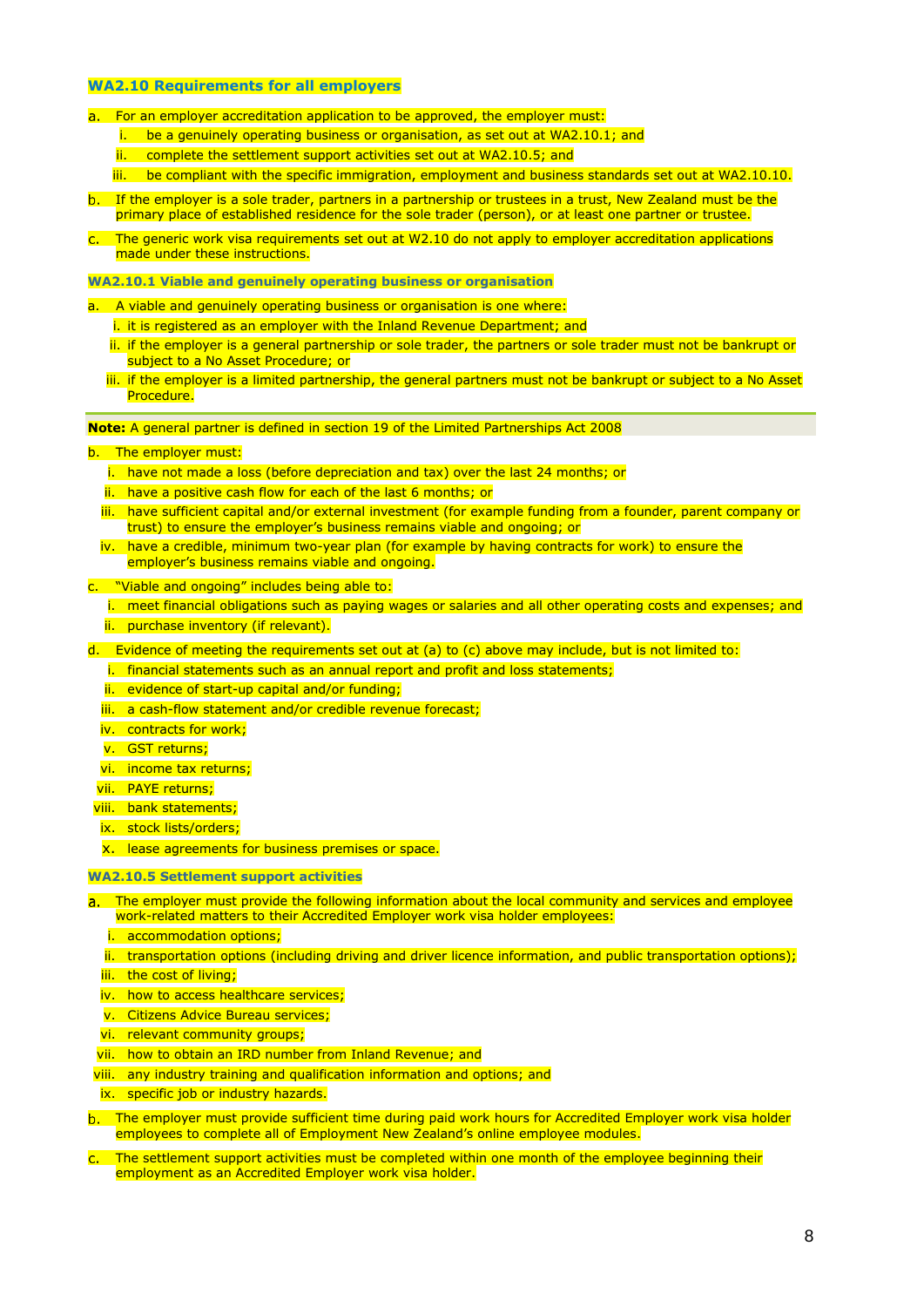**Note:** For the avoidance of doubt, the settlement activities do not need to be completed multiple times by the employer for the same Accredited Employer work visa holder employee if the information initially provided has not changed.

- Evidence of meeting the requirements set out at (a) and (b) above may include, but is not limited to:
	- i. copies of the settlement information:
	- ii. communications to Accredited Employer work visa holder employees with the settlement information;
	- iii. on-boarding or induction policies, quidelines or plans for new employees;
	- iv. confirmation of completed Employment New Zealand's employee online modules.

**WA2.10.10 Compliance with specific employment, immigration and business standards** 

- The employer and any of its key persons (as defined at WA2.60.10) must not currently be included on a list  $a.$ of non-compliant employers for breaches of employment standards, maintained by the Labour Inspectorate. The rules for inclusion on the list are set out in Appendix 10.
- b. The employer and any of its key persons must not be subject to a stand-down period for an offence under sections  $342(1)(a)$ ,  $343(1)(d)$ ,  $344(d)$ ,  $347$  or  $350(1)(a)$  of the Immigration Act 2009, where the penalty was a fine only. The fines and corresponding stand-down periods for immigration offences are set out in Appendix 11.
- c. If the employer or any of its key persons have previously been subject to a stand-down period for an immigration offences or have previously been convicted for immigration offences listed in (b) and the penalty was a fine, the issue must have been rectified and the employer must have taken sufficient steps to prevent it from happening again.
- d. The employer or any of its key persons must not have:

i. employed someone who is not entitled, under the Immigration Act 2009, to work in the role; or ii.provided false or misleading information to INZ, or withhold relevant information from INZ that is prejudicial to the approval of an application (including the application being applied for), or to the outcome of any verification, investigation or compliance activities.

Where any of the employer's key persons are not New Zealand citizens or residents, and who are not employed by the employer, that key person must not be:

i. in New Zealand without a valid visa; or

ii.acting as the employer's key person in breach of the conditions of their New Zealand visa.

- The employer and its key persons must not have received a prison sentence for an offence under sections 343(1)(d) or 344(d) of the Immigration Act 2009, regardless of when the offence occurred.
- The employer and its key persons must not have been convicted at any time of an offence under: i. sections 343(1)(a), 345, 348, 342(1)(b), 351 of the Immigration Act 2009; or ii.sections 98, 98C or 98D of the Crimes Act 1961.
- h. Where any of the employer's key persons have a history of immigration non-compliance in one or more other organisations that they have acted as a key person in, an immigration officer must be satisfied that the employer seeking accreditation has taken sufficient steps to prevent the same non-compliance happening in their organisation. For the purpose of this instruction, a history of immigration non-compliance:

i. means two or more instances of the non-compliance set out at (b) to (f) above; and

ii.includes where it was only carried out by the other organisation rather than the individual, or where the other organisation was penalised rather than the individual, provided that the individual was acting as a key person in the organisation when the non-compliance occurred.

- i. The employer's key persons must not:
	- i. be prohibited from being a director or promotor of, or being concerned or taking part in the management of, an incorporated company or unincorporated body, within New Zealand or overseas, by:
		- $\circ$  being issued a prohibition notice by the Registrar of Companies (who have this power under section 385 of the Companies Act 1993; or
		- virtue of section 382 of the Companies Act 1993; or
		- o being disqualified by a court (who have this power under section 233 of the Companies Act 1993); or
	- ii.have been convicted in the last five years of any offences listed in section 382 of the Companies Act that prohibit a person from managing a company, or any equivalent offence in any other country.
- Where the employer or any of its key persons have an active investigation or case pending for any noni. compliance that, if proven, would result in the employer not meeting the requirements set out at (a) to (i) above but where they have not yet been prosecuted, the application may be put on hold and any existing accreditation suspended (WA2.55(a)) for up to 3 months at a time or until there is an outcome of the investigation, whichever occurs first. This decision must be approved by an Immigration Manager, and may take into account:

i. how long it is expected to take to reach an outcome of the investigation; and

ii.the seriousness of the alleged offending and possible ineligibility period if the offending is proven; and iii. the likelihood of further harm occurring before an outcome is reached; and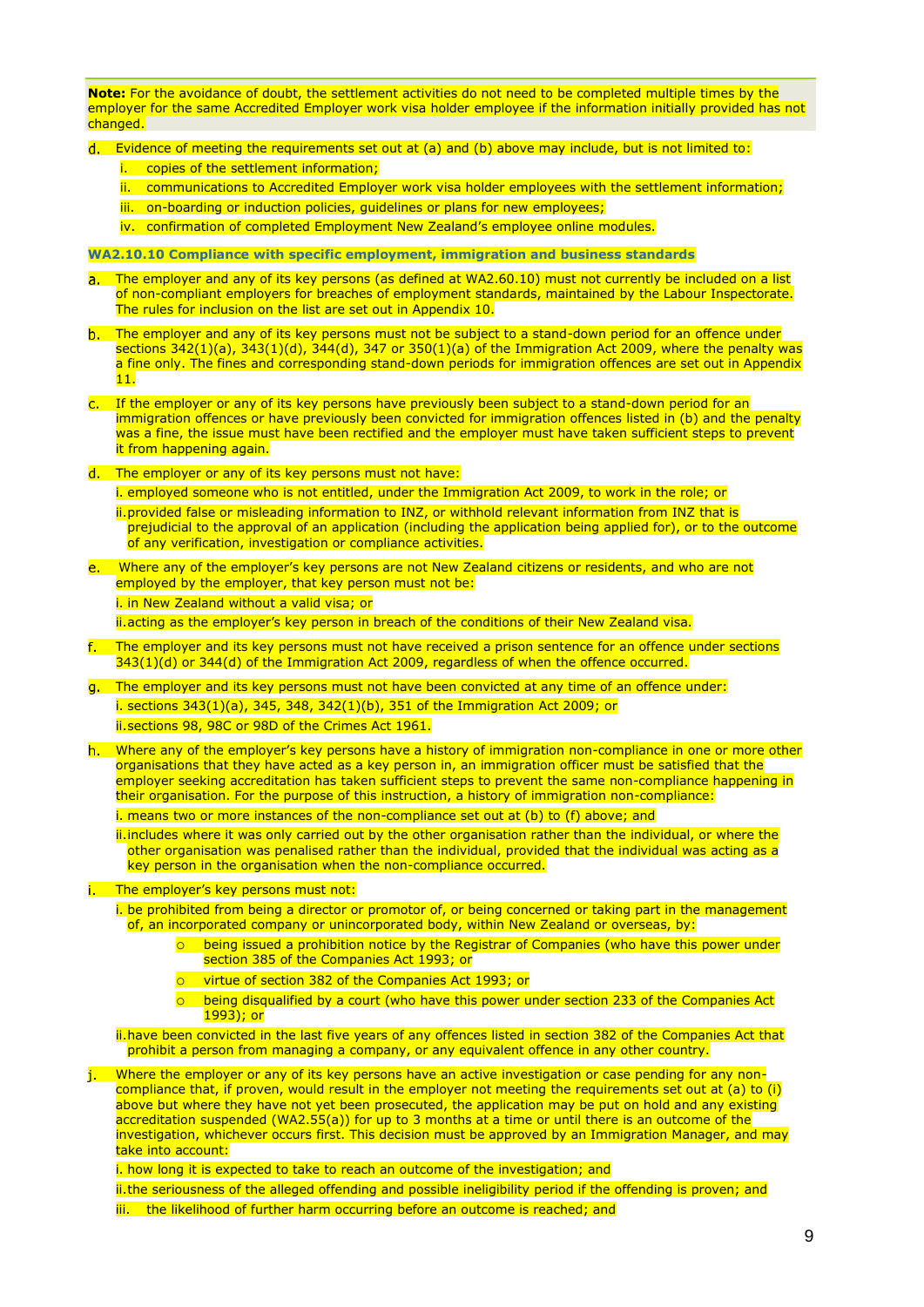- iv. where the employer is not aware of the investigation, whether the investigation will be jeopardised by putting the application on hold or by suspending any existing accreditation (WA2.55(a)).
- k. Where the employer or any of its key persons is being prosecuted for any non-compliance that, if proven, would result in the employer not meeting the requirements set out at (a) to (i) above, the application for accreditation must be put on hold and any existing accreditation suspended (WA2.55(b)), until there is an outcome of the prosecution. This decision must be approved by an Immigration Manager.
- The employer must not pass on recruitment, training or equipment costs, in New Zealand and outside of New  $\mathbf{L}$ Zealand, to Accredited Employer work visa holders, including, but not limited to:

### i. advertising costs; and

ii.recruitment agency fees; and

- iii. employer accreditation and Job Check application fees, and any other associated costs such as immigration adviser fees; and
- iv. compulsory training and induction costs related to the job (including on-the-job training); and
- v.health and safety equipment required to undertake employment safely; and
- vi. branded uniforms; and
- vii. trade testing (including testing centre, tester accommodation and salary costs); and
- viii. tools where the ownership of the tools is retained by the employer.
- m. The employer must not charge fees to Accredited Employer work visa holders outside of New Zealand, that would be unlawful in New Zealand, including, but not limited to:
	- i. any payment to secure or retain an employment relationship; and
	- ii.bonding agreements for an unlawful purpose; and
	- iii. deductions from wages or salaries for accommodation, travel or food that are unreasonable or have not been consented to in writing by the worker and included in the employment agreement.
- n. Everyone who makes recruitment decisions within the employer's organisation (for example hiring managers, human resource managers, sole traders, and partners), must complete Employment New Zealand's online employer modules once within every accreditation period.

**WA2.10.15 Employers that are substantially the same as another organisation**

- a. An immigration officer may decline an application if they are satisfied that the employer is substantially the same as another organisation that does not meet the requirements for accreditation, and has been reestablished as a new legal entity (the employer applying for accreditation).
- b. In determining whether an employer is substantially the same as another organisation, an immigration officer may consider, among other things, whether the organisations:
	- i. have the same key people, or share a large proportion of their key people (as defined at WA2.60.10); and

ii. are operating in the same sector or providing the same goods or services; and

iii. have the same telephone number, email addresses, trading location, website or social media site; and iv. have the same fixed assets.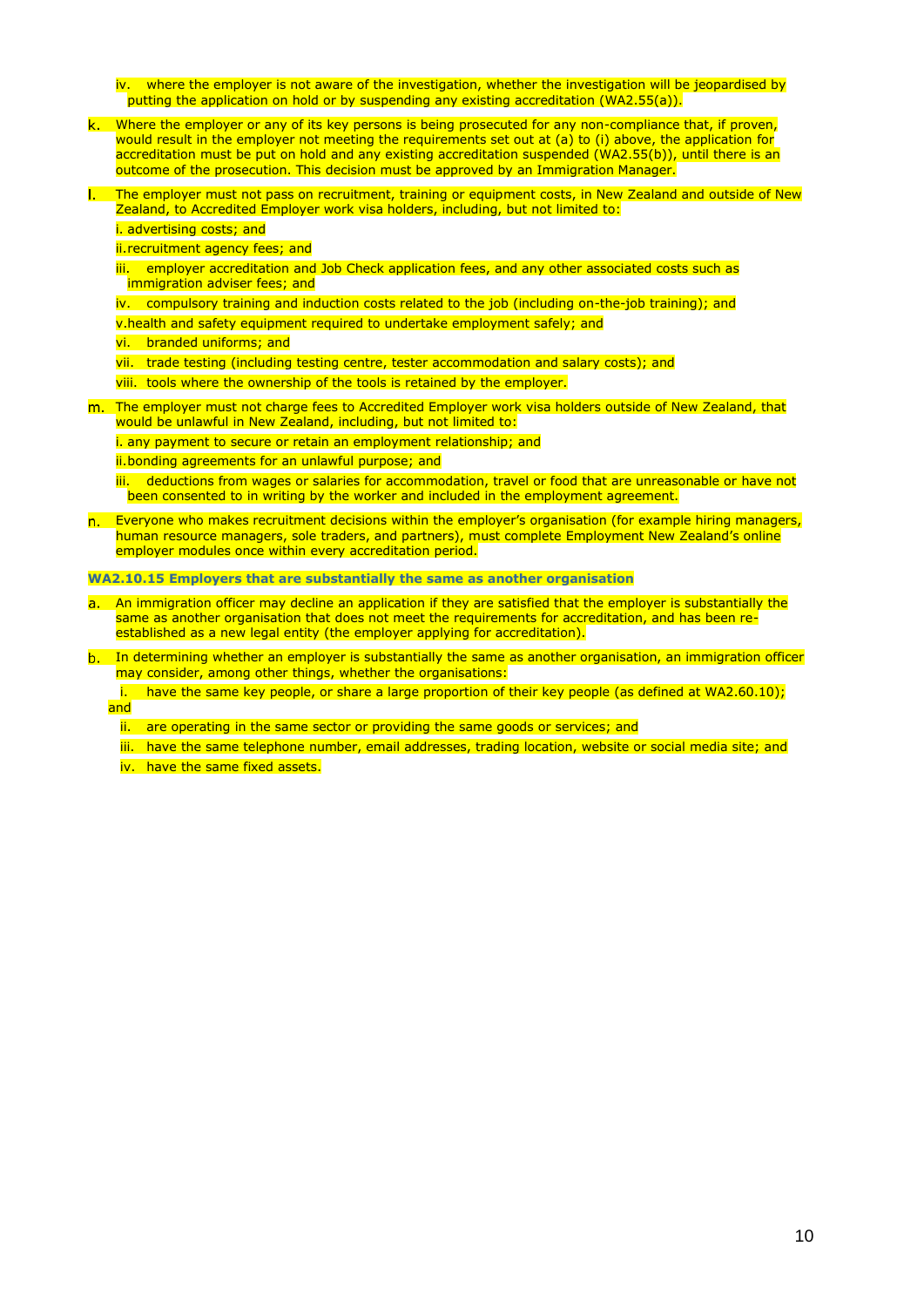# **WA2.15 Requirements for Standard Accreditation**

In addition to meeting the requirements for all employers set out at WA2.10 and WA2.30, employers applying for Standard Accreditation must have no more than 5 jobs associated to them (WA3.25 and WA3.50.1) at any one time.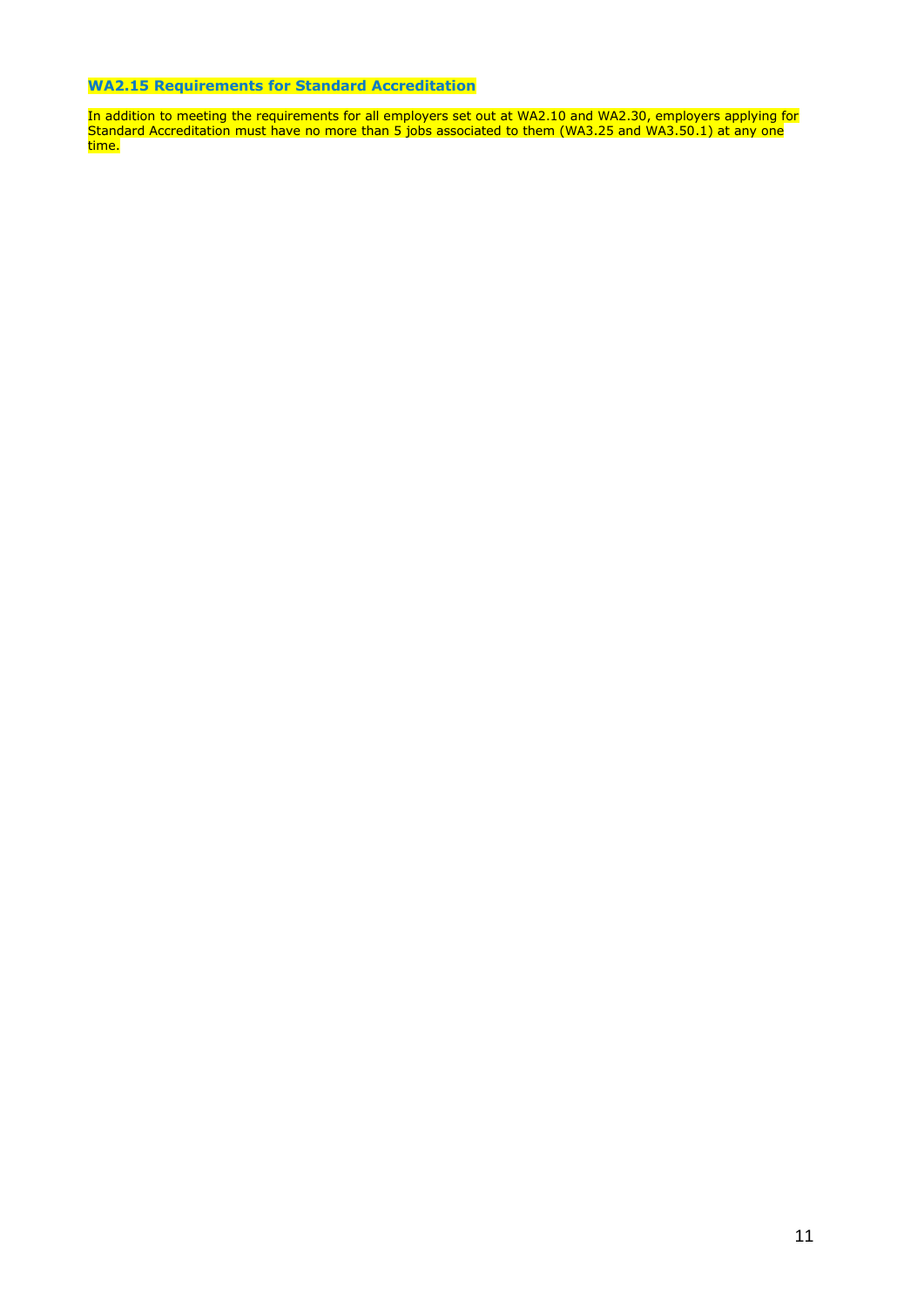### **WA2.20 Requirements for employers using triangular employment arrangements**

An employer who places, or wants to place, Accredited Employer work visa holders in triangular employment arrangements (as defined at WA2.60.15), must:

- a. only place Accredited Employer work visa holders with organisations that meet the requirements set out at  $W_A$ 2.20.1; and
- b. monitor the employment conditions and safety of Accredited Employer work visa holders that are placed in a triangular employment arrangement, as set out at WA2.20.5; and
- respond appropriately to any issues regarding the employment conditions and safety of Accredited Employer work visa holders that are placed in triangular employment arrangements, as set out at WA2.20.10; and
- place New Zealand citizens and residents in work, as set out at WA2.20.15; and
- e. have a history of employing staff, as set out at WA2.20.20.
- **WA2.20.1 Organisations an employee can be placed with**

The employer must only place Accredited Employer work visa holders with an organisation who:

- i. has an NZBN, unless they are a foreign diplomatic or consular mission (such as an Embassy, High Commission or Consulate); and
- ii. is not currently included on a list of non-compliant employers for breaches of employment standards maintained by the Labour Inspectorate, as set out in Appendix 10; and
- iii. has declared that it, or any of its key persons:
	- o are not subject to any ineligible stand-down period for specific offences under the Immigration Act 2009 as set out at WA2.10.10(b); and
	- $\circ$  have not received a prison sentence for the specific offences under the Immigration Act 2009 set out at WA2.10.10(f); and
	- o have not been convicted of the specific offences under the Immigration Act 2009 or the Crimes Act 1961 set out at WA2.10.10(g); and
- iv. has declared that it, or any of its key persons, are not aware of any cases pending, prosecutions underway, or investigations which, if proven, would result in failure to meet (ii) or (iii) above; and
- v. has agreed with the employer that INZ may conduct a site visit to their organisation; and
- vi. has agreed with the employer to provide them with records detailing placement information for the Accredited Employer work visa holders placed with the organisation, including, but not limited to starting and finishing dates, hours worked, locations of work and employment or safety issues identified.
- b. Evidence of meeting the requirements set out at (a) above may include, but is not limited to:
	- i. information about which organisations Accredited Employer work visa holders are placed with, including the entity name and NZBN;
	- ii. declarations provided to the employer by the organisation an Accredited Employer work visa is being placed with:
	- iii. information from the Labour Inspectorate.

**WA2.20.5 Monitoring the employment conditions and safety of employees in triangular employment arrangements** 

- The employer must have a plan in place to monitor the employment conditions and safety of Accredited Employer work visa holders that covers the requirements set out at (b) to (g) below.
- The employer must carry out checks to ensure the organisation where an Accredited Employer work visa  $b$ holder is placed:
	- i. has effective processes in place to prevent and address workplace bullying, including a complaints process for the Accredited Employer work visa holders to report bullying to the organisation they are placed with and a process to address and resolve any issues reported; and
	- ii. has effective processes in place to assess and prevent risk, including a risk register; and
	- iii. carries out health and safety inductions for Accredited Employer work visa holders on starting their placement with the organisation; and
	- iv. understands the visa conditions of Accredited Employer work visa holders being placed with them (including the occupation and location(s) the visa holder may work in); and
	- v.does not require or force Accredited Employer work visa holders that are placed with them to undertake work that is inconsistent with their employment agreement and/or visa conditions (including hours of work): and
	- vi. does not require or force Accredited Employer work visa holders that are placed with them to work hours that do not align with health and safety standards (taking into account the occupation and industry). For example, not allowing rest breaks, not allowing for reasonable sleep and recovery time between shifts or work days, or requiring workers to work excessive hours on high risk or critical tasks to the extent that the worker's health and safety is put at risk.
- c. The employer must check whether an organisation meets the requirements set out at (b) above: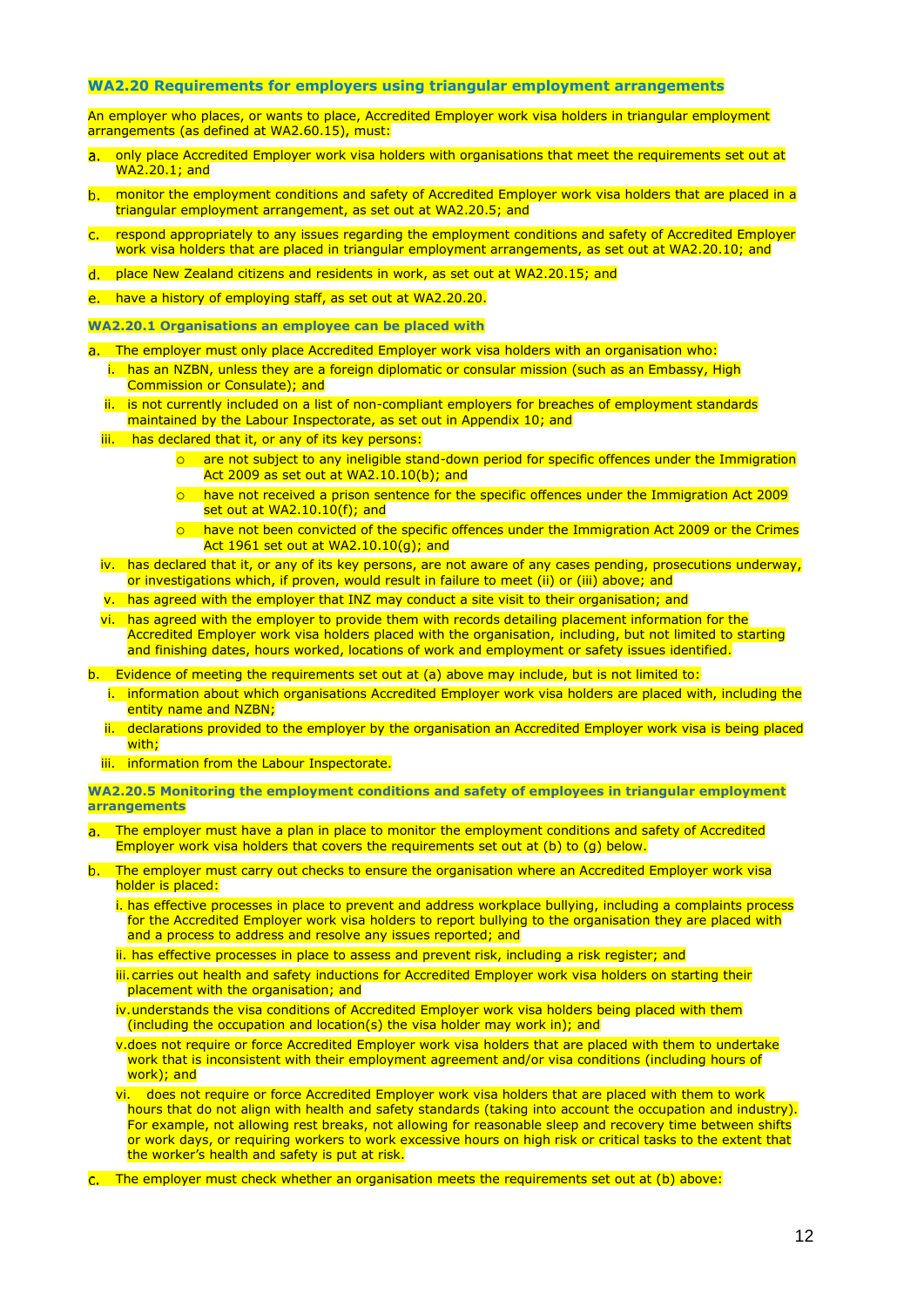- i. before an Accredited Employer work visa holder is placed in a triangular employment arrangement with that organisation; and
- ii.throughout the period that an Accredited Employer work visa holder is placed in a triangular employment arrangement with that organisation.
- Checks carried out before an Accredited Employer work visa holder is placed in a triangular employment arrangement must include, but are not limited to:

i. assessing documentation from the organisation about their:

- o processes to prevent and address workplace bullying; and
- o processes to assess and prevent risk (including a risk register); and
- o health and safety induction material; and

ii.providing information to the organisation about the visa conditions and employment terms and conditions of the Accredited Employer work visa holders that will be placed with them; and

iii. acquiring declarations from the organisation that they meet the requirements set out at (b) above.

- Checks carried out throughout the period that an Accredited Employer work visa holder is placed in a triangular employment arrangement must include, but are not limited to:
	- i. having contact with the Accredited Employer work visa holder:
		- $\circ$  at least once per fortnight for the first two months of a new placement, and then at least once per month; or
		- o more frequently where appropriate, for example where the duration of the Accredited Employer work visa holder's placement is for less than one month, or when the employer is in the process of resolving a dispute or complaint about the organisation the Accredited Employer work visa holder is placed with; and
	- ii. carrying out an on-site visit where the Accredited Employer work visa holder is working:
		- $\circ$  at least once within every six month period that an Accredited Employer work visa holder is placed at the site; or
		- $\circ$  less frequently (or not at all), where there is evidence that the risk of breaching the requirements relating to employment conditions and safety of employees is low, or the site cannot be accessed for safety reasons or due to being in a remote location.
- The employer must provide a complaints process and guidance for Accredited Employer work visa holders to directly report issues to the employer.
- The employer must maintain records detailing which organisation each Accredited Employer work visa holder is placed with, including, but not limited to, starting and finishing dates, the working locations, hours paid and hours worked (this includes hours for salaried Accredited Employer work visa holders).
- The checks may consist of desk based checks and site visits to the organisation an Accredited Employer work visa holder is placed with.

i. Evidence of meeting the requirements set out at  $(a)$  to  $(q)$  above may include, but is not limited to:

- i. a documented plan that covers the requirements set out at (b) to (g) above;
- ii. copies of the process documents and health and safety induction material provided by the organisation an Accredited Employer work visa holder will be placed with, such as contractual undertakings, workplace policies and guidelines, and records of communications with Accredited Employer work visa holders;
- iii. declarations and/or terms of business between the employer and the organisation an Accredited Employer work visa holder will be placed with;
- iv. records of the communications with Accredited Employer work visa holders while they are placed in a triangular employment arrangement;
- v. placement details of Accredited Employer work visa holders, including starting and finishing dates, regions and sites where the Accredited Employer work visa holders are working;
- vi. information obtained from site visits of the organisation an Accredited Employer work visa holder is placed with;
- vii. information from Accredited Employer work visa holders;
- viii. wage and time records for Accredited Employer work visa holders;

ix. independent third party audit findings.

- **WA2.20.10 Responding appropriately to issues**
- a. The employer must have in place:
	- i. an informal disputes and complaints resolution process for issues that can be resolved early, are one-off or are unlikely to recur; and
	- ii. a formal disputes and complaints resolution process for serious issues (for example working outside visa conditions, or recurring or numerous breaches).
- b. The resolution processes must include:
	- i. investigating the issues identified and recording findings of the investigation; and
	- ii. working with Accredited Employer work visa holders and the organisations they are placed with to resolve the issues, where practicable; and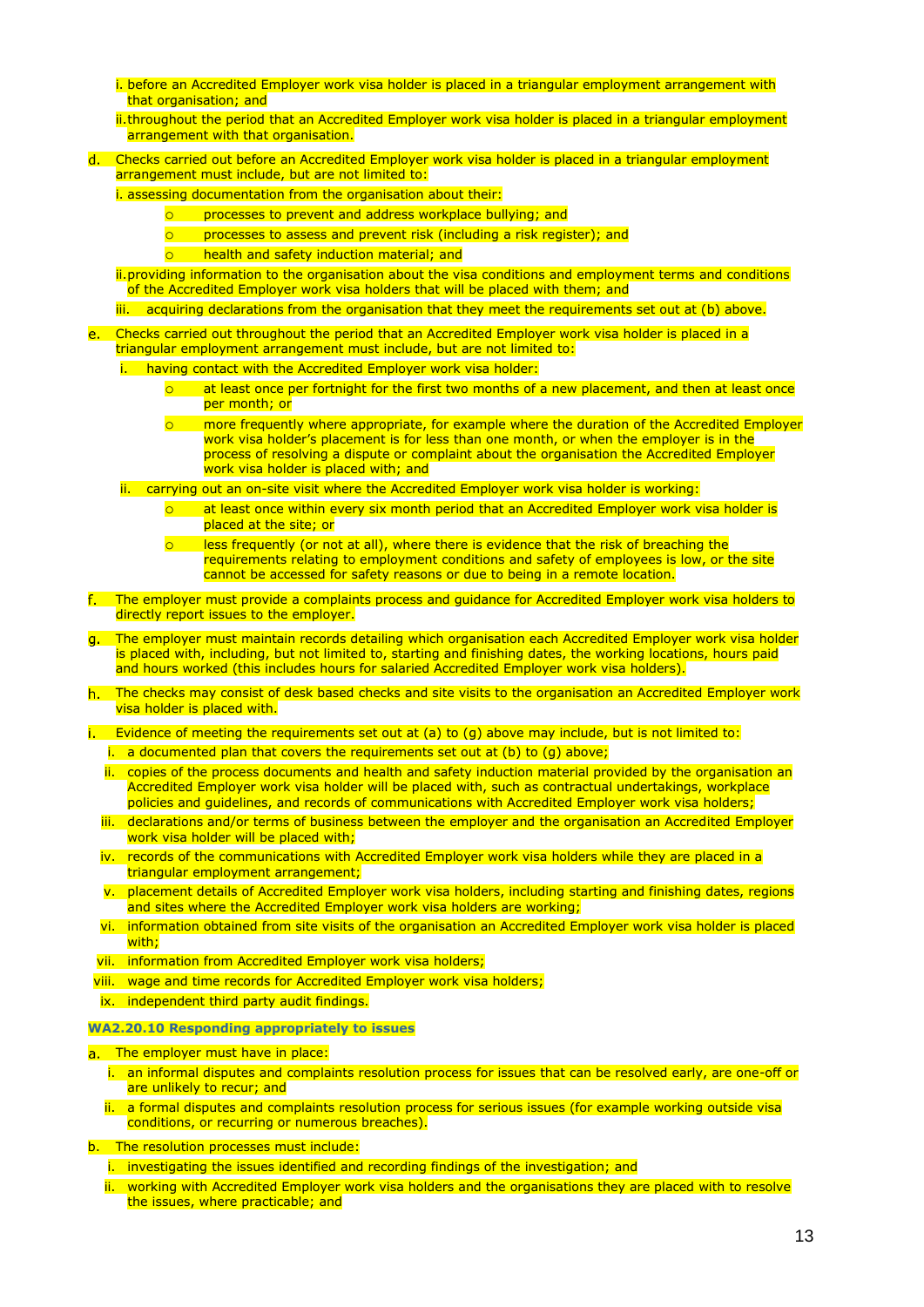- iii. implementing actions and reviewing the organisations policies and processes to ensure they are effective to prevent the issues recurring; and
- iv. where issues cannot be resolved internally, seeking help from an external party, for example the Ministry of Business, Innovation and Employment's Early Resolution Service or Employment Mediation Services; and
- reporting significant breaches to the relevant authority, for example breaches of employment law to the Labour Inspectorate, and breaches of immigration law to INZ. Significant breaches include, but are not limited to:
	- breaches that create a risk of harm to the Accredited Employer work visa holder;
	- o requiring or forcing Accredited Employer work visa holders that are placed with them to undertake work that is inconsistent with their employment agreement and/or visa conditions;
	- requiring or forcing Accredited Employer work visa holders that are placed with them to work unrecorded overtime:
	- recurring or numerous employment, immigration or workplace safety issues where the cumulative effect is comparable to a significant breach; and
- c. Where a significant breach in (b)(v) above has been identified or the organisation no longer meets the requirements set out at WA2.20.1(a), the employer must remove the Accredited Employer work visa holder from the organisation they are placed with as soon as practicably possible. They may only place that visa holder or any further Accredited Employer work visa holders with the organisation when the issue has been resolved.
- d. Where a moderate issue (such as poor workplace culture or workplace bullying) has been identified, the employer must:
	- promptly adhere to their disputes and complaints resolution processes to resolve the issue with the organisation the Accredited Employer is placed with; or
	- ii. Fremove the Accredited Employer work visa holder from the organisation they are placed with as soon as practicably possible and not place any further Accredited Employer work visa holders with them until the issue has been resolved. This includes where the issue cannot be resolved, or where the employer chooses to remove the visa holder rather than resolve the issue with the organisation they are placed with.
- Where the issue or non-compliance affects more than one Accredited Employer work visa holder, those visa holders must also be removed from that organisation.

f. Evidence of meeting the requirements set out at  $(a)$  to  $(e)$  above may include, but is not limited to:

- i. documented complaints and disputes resolution processes;
- ii. records of issues raised in relation to Accredited Employer work visa holders, how the issue was investigated and resolved, the outcome of issue resolution and corrective actions taken to prevent the issue recurring. This includes information directly from Accredited Employer work visa holders and the organisations they are placed with;
- iii. terms of business, contract or agreement documentation between the employer and the organisation where **Accredited Employer work visa holders are placed:**
- iv. records of site specific safety inductions of Accredited Employer work visa holders;
- v. site visit and inspection findings;
- vi. safety audit compliance updates, including findings;
- vii. communication records between the employer and both the Accredited Employer work visa holders and the organisations they are placed with (including emails, file notes, and records of meetings and conversations).

#### **WA2.20.15 Placing New Zealand citizens and residents in work**

A minimum of 15% of the employer's employees who are placed in triangular employment arrangements must be New Zealand citizens or residents who are guaranteed at least 30 paid hours per week, unless the employer is placing no more than one employee in a triangular employment arrangement.

#### **WA2.20.20 History of employing staff**

- a. The employer must have employed staff, who is not a key person, in New Zealand for the 12 months prior to the application being made.
- An employer may use another legal entity's history of employing staff in New Zealand to meet (a) above if at h. least 66% of the ownership of the employer and the other entity is the same, and the employer and the other entity are in the same sector and provide the same goods and/or services.
- c. Evidence of meeting the requirements at (a) and (b) above may include, but is not limited to:
	- i. employment records:
	- ii. audited accounts:
	- iii. evidence of owners of the employer (organisation) and affiliated organisation.

**Note:** Where these instructions state 'employer,' they refer to the employer applying for accreditation, not the organisation that Accredited Employer work visa holders are placed with.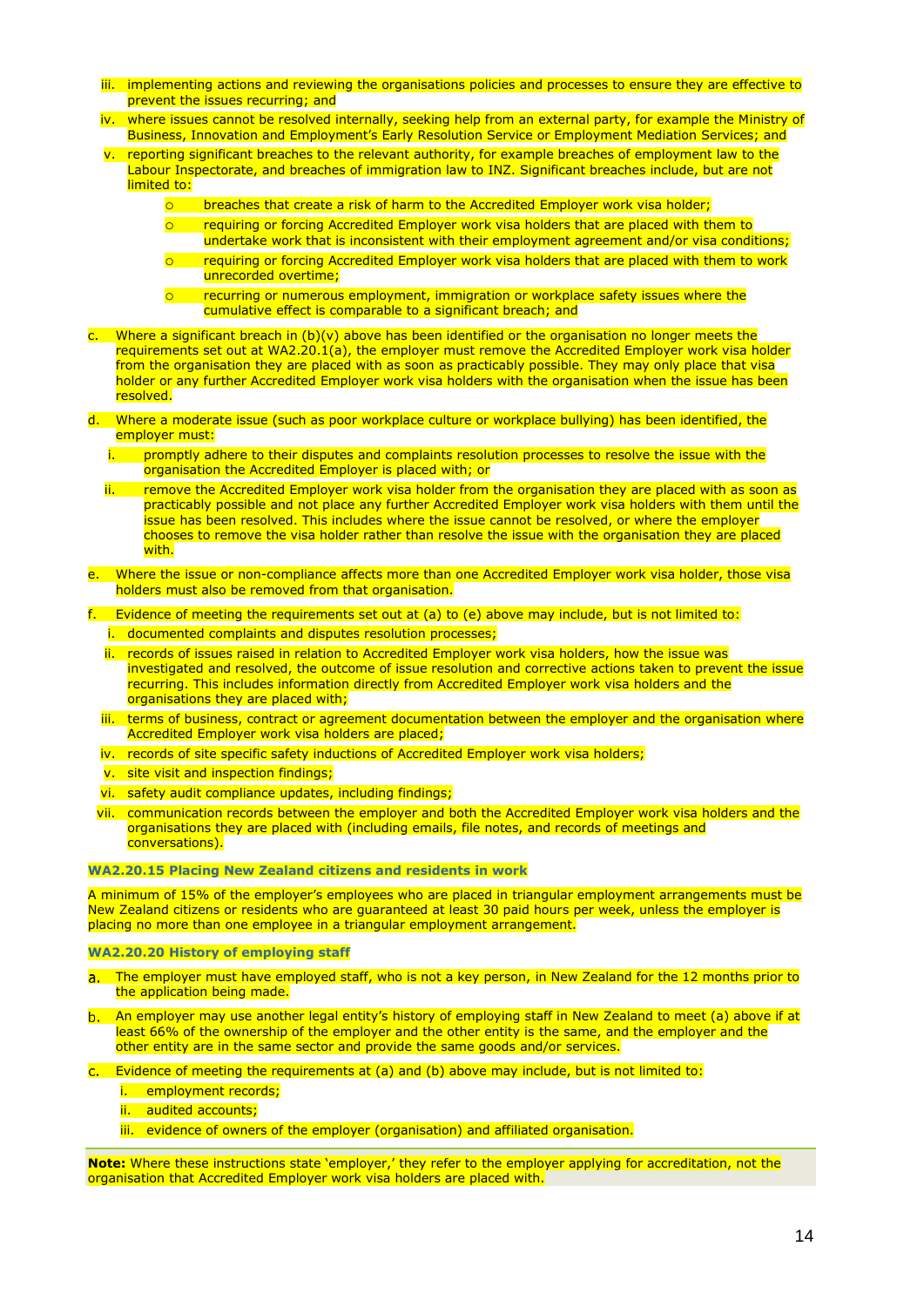# **WA2.25 Requirements for franchisee employers**

- a. An employer who is a franchisee (as defined at WA2.60.20) must meet the following requirements:
	- i. The employer must have been operating (trading or carrying out business) in New Zealand, as a franchisee, for at least 12 months prior to the application being made (see (b) below); and
	- ii. a minimum of 15% of the employer's employees must be New Zealand citizens or residents who are guaranteed at least 30 paid hours per week, unless the employer has no more than one employee.
- b. An employer may use another legal entity's history of operating as a franchisee to meet (a)(i) above if at least 66% of the ownership of the employer and the other entity is the same, and the employer and the other entity are in the same sector and provide the same goods and/or services.
- c. Evidence of meeting the requirements set out at (a) and (b) above may include, but is not limited to: i. certificates of occupancy or lease agreements for business premises or space;
	- ii. evidence of bank transactions;
	- iii. tax records;
	- iv. stock lists/orders;
	- v. evidence of owners of the employer (organisation) and affiliated organisation.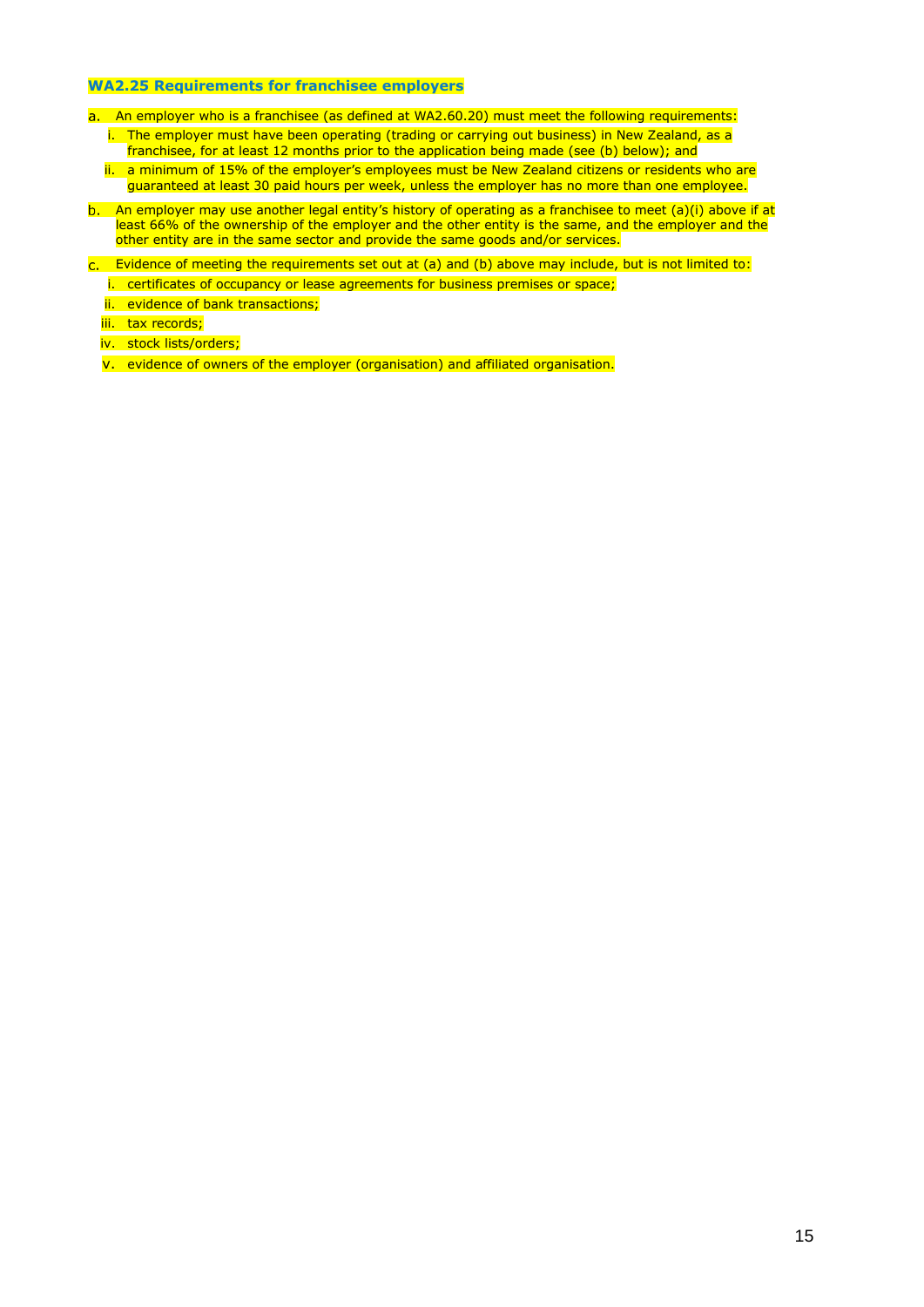### **WA2.30 Subsequent applications for employer accreditation**

In assessing whether an employer meets the following requirements, an immigration officer must assess  $a_{-}$ whether the employer has complied with them since their previous accreditation was granted under these instructions:

i. settlement support activities, as set out at WA2.10.5; and

ii.specific immigration standards, as set out at WA2.10.10(d) and (e); and

iii. business standards, as set out at WA2.10.10(I), (m) and (n); and

iv. if the employer is using triangular employment arrangements, complying with WA2.20.1(a),  $WA2.20.5(a)$  to (g) and  $WA2.20.10(a)$  to (e).

- b. If an employer has not complied with the requirements in (a) above since their previous accreditation was granted, the employer accreditation application must be declined unless the employer:
	- i. has rectified the non-compliance promptly; and

ii. has taken sufficient steps to address the cause of the non-compliance; and

- iii. satisfies INZ that they will comply with the requirements in (a) in future accreditation periods.
- c. In determining whether an employer meets the requirements in (b) above, an immigration officer may consider such factors as:

i. the seriousness of the non-compliance, including the number of instances of non-compliance with the requirements in (a) above since their previous accreditation was granted; and

ii.whether the employer has complied with the requirements in (a) above in any previous accreditation periods; and

iii.evidence that the employer has put in place appropriate measures to prevent similar non-compliance in future, such as processes and training.

The onus is on the employer to satisfy INZ that they meet (b) above.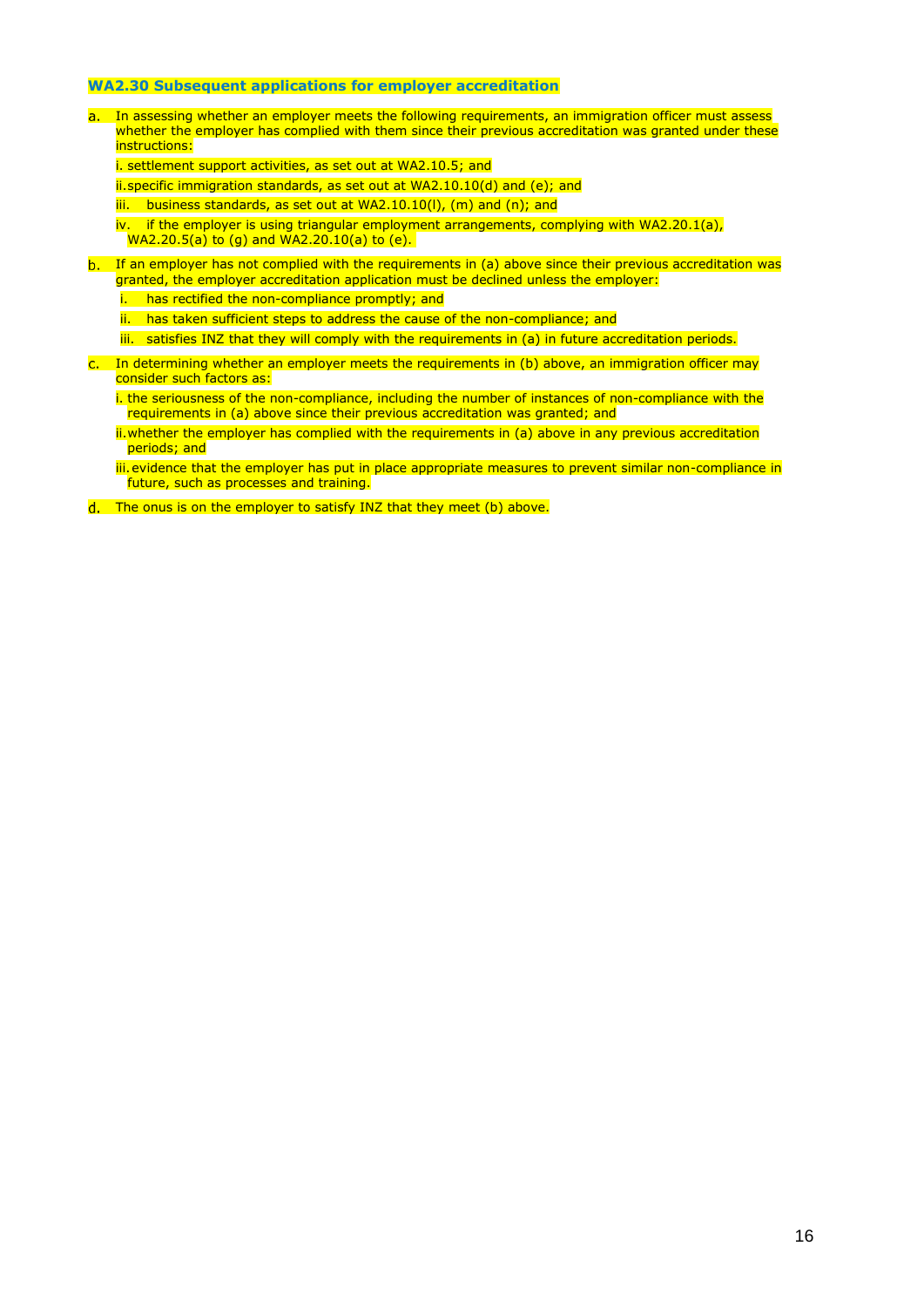### **WA2.35 Processing and verification requirements**

- Employers must advise INZ within 10 working days of any changes to their key persons, compliance with  $a_{-}$ these instructions or business structure (including changes to the employer's legal entity, such as changing from a partnership to a limited company, or merging or amalgamating with another entity).
- Where a change to an accredited employer's business structure results in a change to the legal entity (and  $h$ NZBN) employing Accredited Employer work visa holders (such as changing from a partnership to a limited company, or merging or amalgamating with another entity), that legal entity must apply for accreditation in its own right under that legal entity (and associated NZBN).

**Note:** An employer's accreditation status cannot be transferred to another legal entity, with a separate NZBN. Accreditation cannot be acquired by a non-accredited employer entity amalgamating or merging with an accredited employer.

- As part of assessing an employer accreditation application, INZ may, where necessary:
	- i. take steps to verify whether information, including evidence provided as part of an application for accreditation, is genuine, true and accurate, including conducting interviews or site visits to the employer's premises; and
	- ii. request evidence and additional information that is not specified in these instructions from employers, organisations that an Accredited Employer work visa holder is placed in a triangular employment arrangement with, employees, members of the public and other relevant parties such as other parts of the Ministry of Business, Innovation and Employment, WorkSafe, the Labour Inspectorate, the Companies Office, the Inland Revenue Department or other government agencies to:
		- o determine whether an employer meets the requirements for employer accreditation; and
		- o determine whether an organisation that an Accredited Employer work visa holder is placed in a triangular employment arrangement with meets the requirements as set out at WA2.20.1; and
		- o confirm the identity of key persons within an organisation and their role with an employer; and
	- iii. take into account information in addition to that collected from the parties detailed above or from interviews or site visits, including:
		- $\circ$  information supplied by an employee to INZ at any time; and
		- o information about the employer held by INZ from their current or previous accreditation or Job Check application(s) or from other interactions the employer has had with INZ (e.g. visa applications they have supported); and
		- o publicly available information about the employer.
- An employer accreditation application may be declined if the employer refuses INZ entry to conduct a site visit without reasonable justification, where this results in the immigration officer not being satisfied that the employer meets the accreditation requirements set out in these instructions.
- An employer accreditation application may be declined where an employer does not give consent for INZ to e. disclose relevant information. Before disclosing information to third parties, such as other government agencies, for the purposes of assessing an accreditation application or carrying out verification, INZ will seek the consent of the employer for the disclosure of information that is:
	- i. identified by the employer as commercially sensitive; and
	- ii. provided in confidence to INZ; and
	- iii. considered by INZ as necessary to disclose for the determination of an application.

**WA2.35.1 Processing and verification requirements for employers who use triangular employment arrangements**

- a. INZ may, where necessary, directly verify information with the employer, the organisation that an Accredited Employer work visa holder is placed with, or employees in relation to the requirements for accreditation set out in these instructions, including by carrying out site visits.
- b. If the organisation that an Accredited Employer work visa holder is placed with refuses INZ entry to conduct a site visit without reasonable justification, and an immigration officer is not satisfied that the employer meets the requirements in these instructions, Accredited Employer work visa holders may not be placed with that organisation.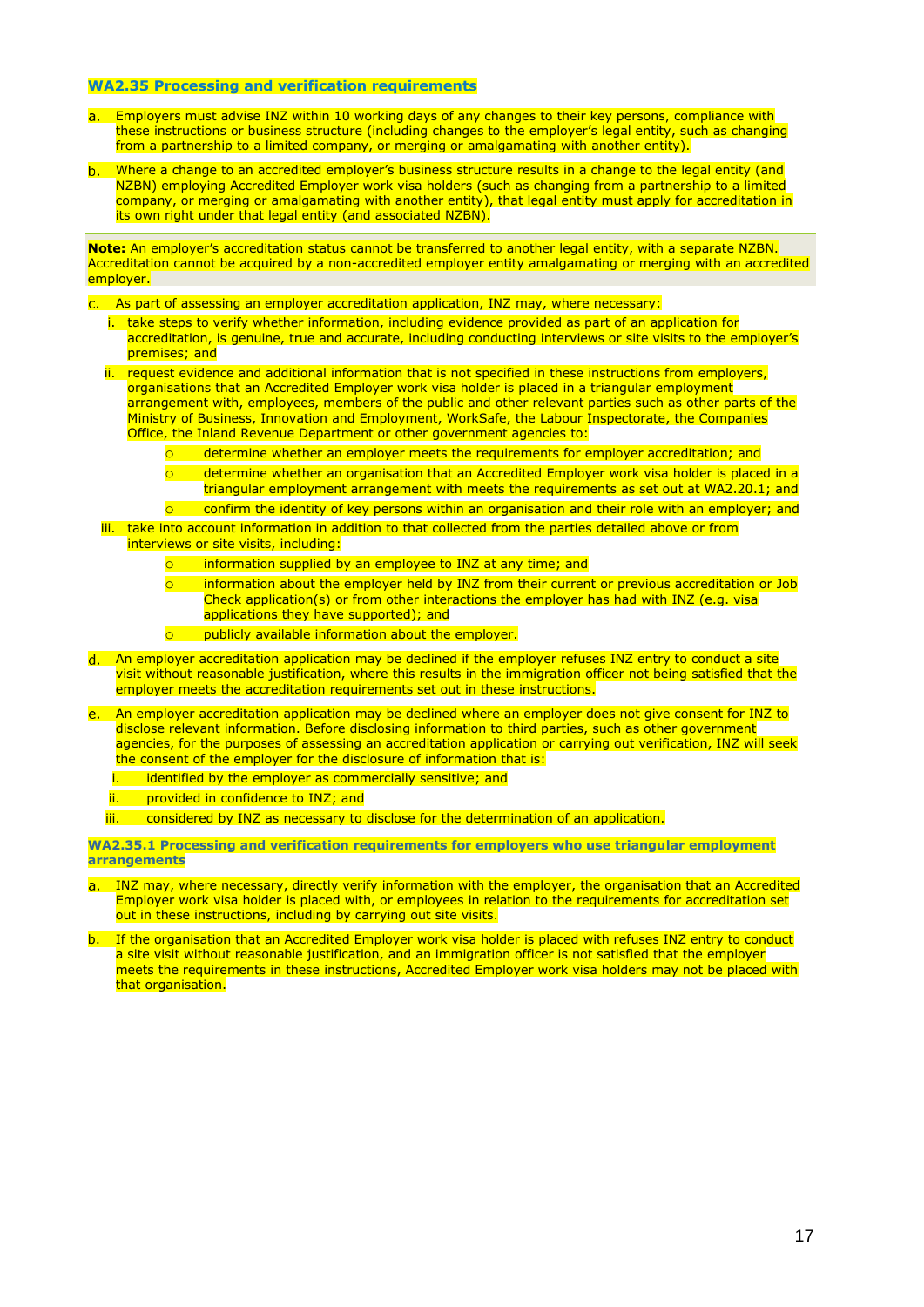### **WA2.40 Considering an application for employer accreditation**

- a. Employers submitting an employer accreditation application will be given the opportunity to comment before a decision to decline an application is made on the basis of any potentially prejudicial information (PPI).
- For the purpose of assessing employer accreditation applications, PPI is factual information or material that will or may adversely affect the outcome of the application.
- c. If an application fails to meet the requirements of the employer accreditation instructions, immigration officers may consider if a waiver of specific requirements in these instructions is appropriate, taking into account<sup>.</sup>
	- i. all the circumstances of the application; and
	- ii. the objectives of the instructions: and
	- iii. the situation of the employer.
- Any decision to waive specific requirements in these instructions must be approved by an Immigration Manager or higher.

**WA2.40.1 Reconsideration process for employer accreditation applications that are declined**

- a. There is no statutory right of appeal against the decision to decline an employer accreditation application under these instructions.
- b. INZ may reconsider a declined employer accreditation application where the reconsideration request is made within 14 calendar days of the date of decision on the application.
- Where the request is accepted, the application should be reconsidered:
	- i. under the employer accreditation instructions applying to the original application; and
	- ii. by another immigration officer to the one who made the decision to decline the application.
- An immigration officer is not obligated to consider new information that is provided with a request for reconsideration, or a change in circumstances that occurred after the decision on the employer accreditation application was made.
- e. In deciding whether to consider new information that is provided with a request for reconsideration, or a change in circumstances, an immigration officer should consider whether these would be better considered as part of a new application.
- A fee for reconsideration of an employer accreditation application must be paid.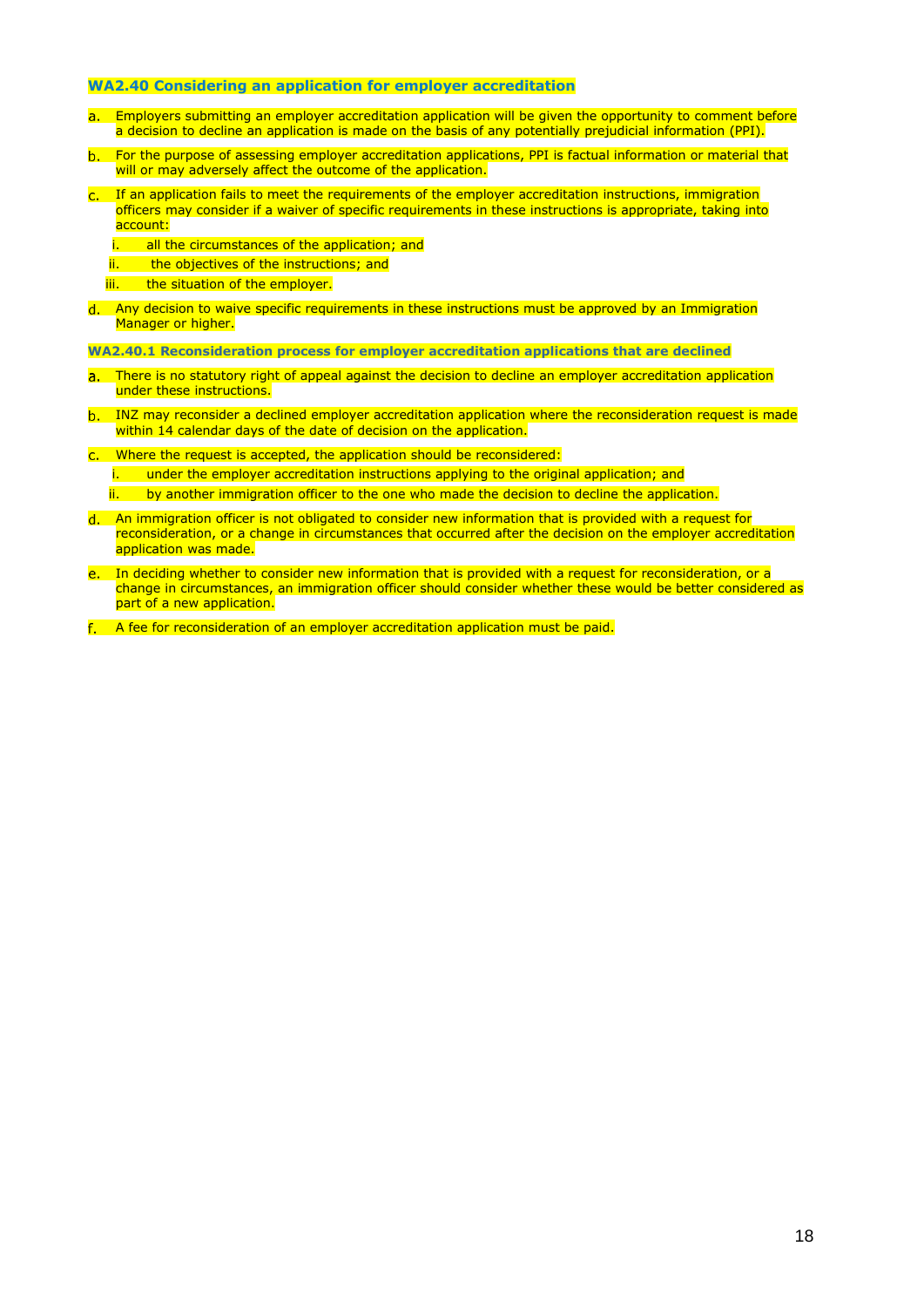# **WA2.45 Currency and approval specifications of employer accreditation**

- a. Employer accreditation may be granted for a duration of 12 months where the employer is being granted accreditation:
	- i. for the first time under these instructions; or
	- ii. as an employer who places Accredited Employer work visa holders in triangular employment arrangements; or
	- iii. as a franchisee employer; or
	- iv. where the previous accreditation has lapsed for 12 months or more.
- b. Employer accreditation may be granted for a duration of 24 months where:
	- i. the employer has previously been granted accreditation under these instructions; and
	- ii. the previous accreditation has not lapsed for 12 months or more; and
	- iii. the employer is not being granted accreditation as an employer who places Accredited Employer work visa holders in triangular employment arrangements, or as a franchisee employer.
- Where an employer's accreditation is upgraded from Standard to High Volume Accreditation under WA2.5(e). the expiry date of the initial accreditation remains the same.
- d. An accreditation approval will specify the:
	- i. employer's legal name; and
	- ii. employer's New Zealand Business Number; and
	- iii. employer accreditation type, that is:
		- o Standard Accreditation or High Volume Accreditation; or
		- o High Volume Accreditation Triangular Employment, and/or
		- o High Volume Accreditation Franchisee; and
	- iv. employer accreditation commencement date; and
	- v. employer accreditation expiry date.
- An employer may only place an Accredited Employer work visa holder in a triangular employment arrangement (as defined at WA2.60.15), if they hold High Volume Accreditation – Triangular Employment.

 **WA2.45.1 Interim employer accreditation**

- a. Subject to (b) and (c) below, interim accreditation may be granted to an employer who:
	- i. has submitted a subsequent application for accreditation that has been accepted for processing before their current accreditation has expired; and

ii.continues to meet the requirements for the accreditation they hold, as set out in these instructions.

- b. Where the subsequent application is for Standard Accreditation, interim accreditation will only be granted where an employer does not have more than 5 jobs associated to them (WA3.50.1).
- Where the subsequent application is for franchisee accreditation, interim accreditation will only be granted where an employer currently holds franchisee accreditation.
- The interim accreditation will start when the current accreditation expires.
- The interim accreditation will be valid for three months or until the subsequent application has been decided, whichever occurs first.
- f. The type of interim accreditation granted will be:
	- i. Standard Accreditation, where either the current accreditation or the accreditation applied for is Standard Accreditation; or
	- ii. High Volume Accreditation, where both the current accreditation and the accreditation applied for is High Volume Accreditation; and
	- iii. High Volume Accreditation Triangular Employment, where the current accreditation and the accreditation applied for is High Volume Accreditation – Triangular Employment; and
	- iv. High Volume Accreditation Franchisee, where the current accreditation and the accreditation applied for is High Volume Accreditation - Franchisee.

**Note:** Where the interim accreditation granted is different to the accreditation applied for, an employer must adhere to the requirements of the interim accreditation.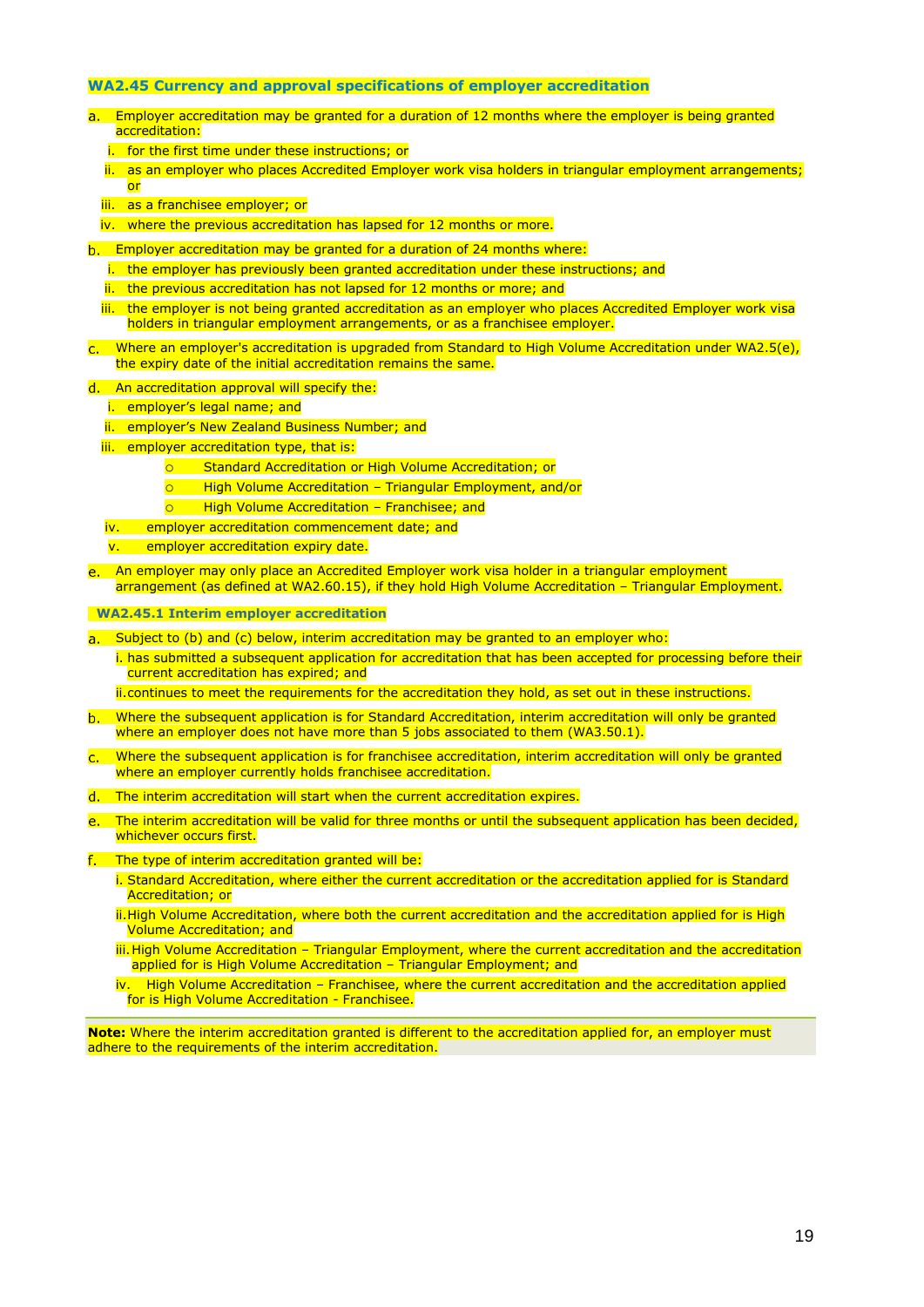# **WA2.50 Verification activities after accreditation has been granted**

- INZ may conduct verification activities during the period that Accredited Employer work visa holders are employed by the employer or the employer accreditation period to assess whether:
	- i. an employer is compliant with the requirements of employer accreditation at any time during the period of an employer's accreditation; and
	- ii. an organisation that an Accredited Employer work visa holder is placed in a triangular employment arrangement with meets the requirements as set out at WA2.20.1.
- b. Where necessary, INZ may conduct a site visit, with permission, to the premises of an employer or of the organisation where an Accredited Employer work visa holder is placed, and request documentation or evidence as part of the verification.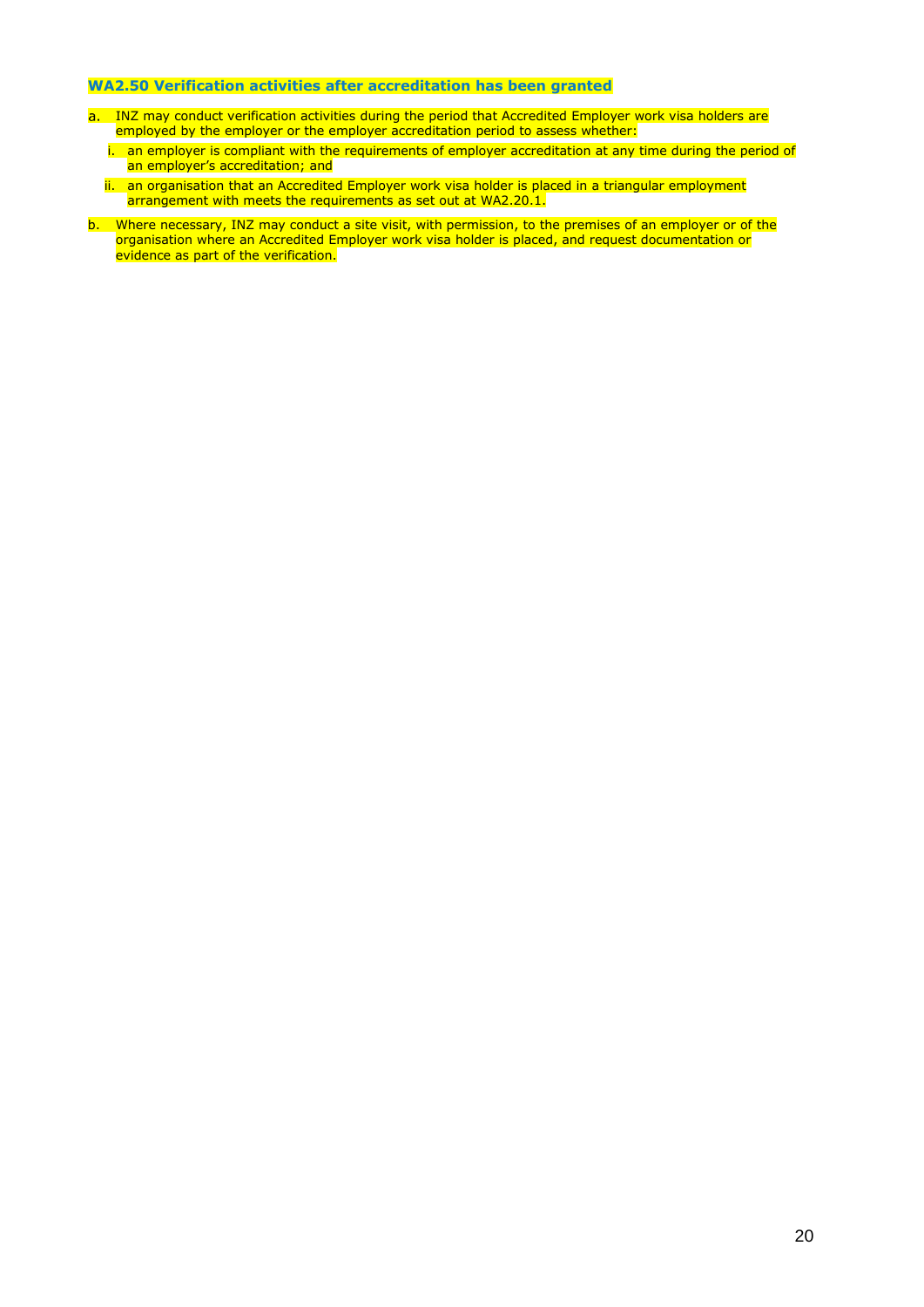# **WA2.55 Suspending and revoking employer accreditation**

- a. An immigration officer may suspend an employer's accreditation for up to 3 months at a time or until there is an outcome of the investigation, whichever occurs first, where there is an active investigation or case pending for potential non-compliance with WA2.10.10(a) to (i), taking into account the factors as set out at WA2.10.10(j).
- b. An immigration officer must suspend an employer's accreditation where there is a prosecution underway for potential non-compliance with WA2.10.10(a) to (i). Suspension will remain in place until the outcome of the prosecution.
- Any decision to suspend employer accreditation must be approved by an Immigration Manager.
- Employer accreditation remains with the legal entity that was granted accreditation. Where an accredited employer merges or amalgamates with a non-accredited employer, accreditation will be deemed to be revoked where that amalgamation or merger results in the final entity being a new entity, or the existing non-accredited entity.
- e. An immigration officer will revoke an employer's accreditation where:
	- i. as a result of verification, an immigration officer determines that the employer does not meet the requirements of employer accreditation set out in these instructions; or
	- ii. as a result of verification an employer refuses INZ entry to conduct a site visit without reasonable justification, and this results in the immigration officer not being satisfied that the employer meets the accreditation requirements set out in these instructions; or
	- iii. an employer does not provide information to INZ within 10 working days, without reasonable justification, where that information has been requested as part of verification or compliance activities being carried out by an immigration officer.
- Any decision to revoke employer accreditation must be approved by an INZ Head of Operations.
- Employers that have their employer accreditation suspended or revoked will be notified and informed of the reasons in writing.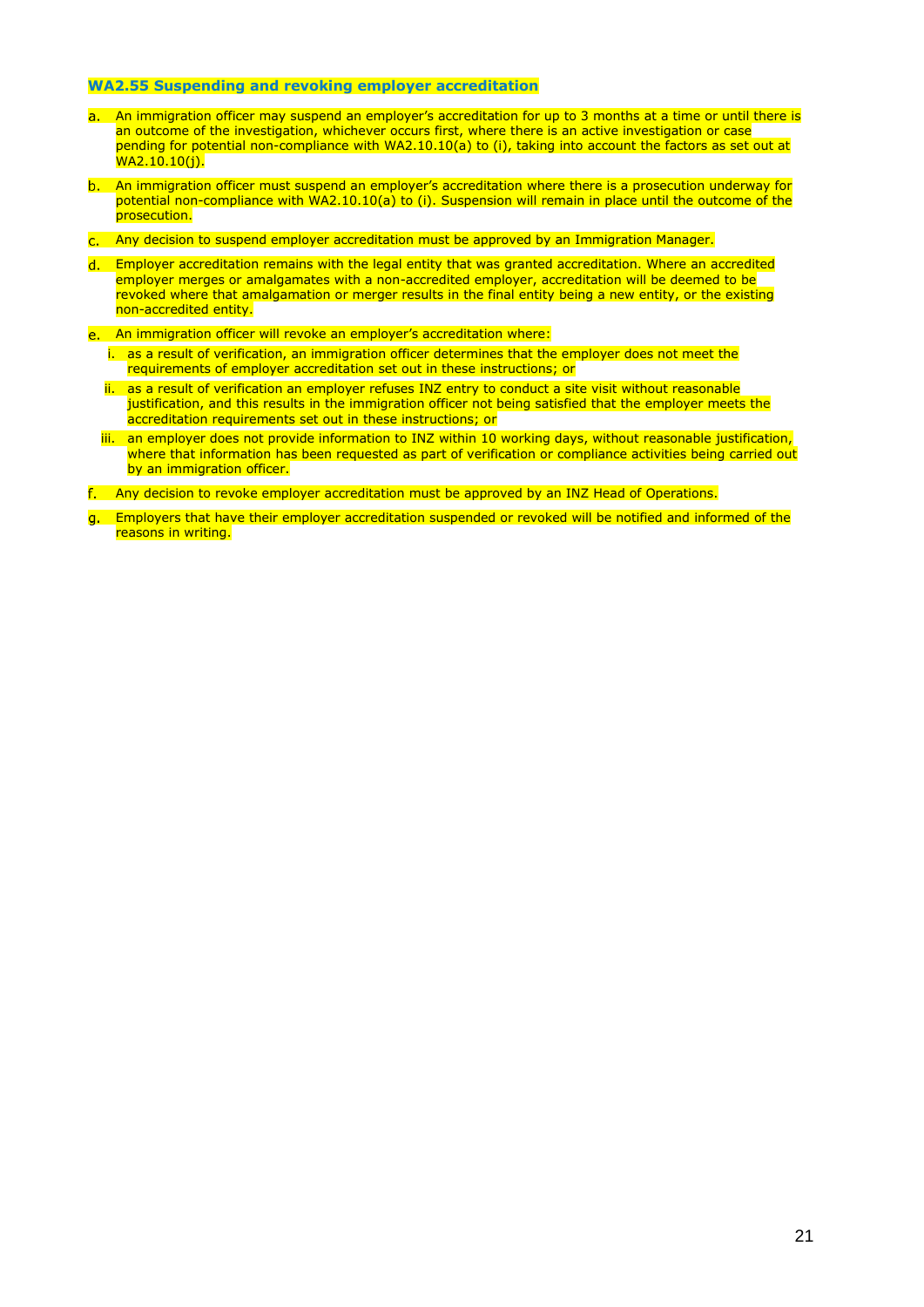# **WA2.60 Definitions**

### **WA2.60.1 Definition of 'accredited employer'**

An accredited employer is a New Zealand employer who has had an employer accreditation application or interim accreditation approved by INZ under these instructions, and that accreditation has not expired and has not been revoked.

#### **WA2.60.5 Definition of 'direct employer'**

A direct employer is the employer who is named on the employment agreement and is:

- a. a legal entity including, but not limited to, an incorporated company or society; or
- legal persons that comprise the employer organisation accredited under these instructions including, but not limited to, partners in a partnership, a sole trader in a sole trader organisation and trustees in a trust.

**Note:** The direct employer that is named on the employment agreement is responsible for, but does not necessarily carry out, such things as payment of salaries, PAYE tax instalments, determining the hours the employee will work and determining conditions of employment.

### **WA2.60.10 Definition of 'key person'**

- a. A key person is:
	- i. in a company, any person occupying the position of a director of the company regardless whether they hold the title Director; or
	- ii. in a partnership, any partner; or
	- iii. in a sole trader, the sole trader; or
	- iv. in a trust, any trustee; or
	- v. in a crown entity (including schools), a chief executive officer or school principal; or
	- vi. in a tertiary education facility, a vice-chancellor or chief executive; or
	- vii. in a body corporate or an unincorporated body, other than a company, partnership, or limited partnership, any person occupying a position in the body that is comparable with that of a director of a company; or
- viii. any other person that occupies a position (including an unofficial, undocumented or undeclared position) in relation to the organisation that allows the person to exercise influence over the organisation or undertaking (for example a chief executive officer or other head person of the organisation, or a 'shadow director' who acts as a director or gives instructions to the appointed director(s) on how they should act). where such influence could result in non-compliance with employment or immigration regulatory standards.
- b. In determining whether a person occupies a position in relation to the organisation that allows them to exercise influence over the organisation, as set out at (viii) above, INZ will take into account a range of factors including, but not limited to, whether that person:
	- i. provides the overall direction and management of an organisation;
	- ii. assesses and manages business operations and financial performance (including handling of budgets and engaging accountant);
	- iii. prepares and files statutory documents with the Companies Office or other government agencies;
	- iv. ensures the organisation complies with company law and other relevant legislation;
	- v. binds the company to contracts with suppliers, lenders and others dealing with the company, (including securing funding and assets);
	- vi. ensures the organisation's policies and procedures are followed by staff;
	- vii. decides what roles are needed in the business (this may include making hiring and employee management decisions);
- viii. purchases inventory & resources;
- ix. materially (for example earns a salary, takes drawings or receives dividends), or otherwise, profits from the organisation or undertaking.

#### **WA2.60.15 Definition of 'triangular employment arrangement'**

- A triangular employment arrangement is when a direct employer places an employee with a controlling third  $a.$ party. The employee is employed by the direct employer but works under another business or organisation that directs or controls the employee's day-to-day work (the controlling third party).
- b. For the purpose of these instructions a controlling third party means an entity or person who:
	- i. has a contract or other arrangement with an employer, contractor or sub-contractor, under which an employee performs work for the benefit of that entity or person; and
	- ii. exercises, or is entitled to exercise, control or direction over the employee that is similar to the control or direction that the employer exercises, in relation to the employee.
- c. Employers using triangular employment arrangements include, but are not limited to:
	- i. labour hire employers; and
	- ii. other employment agencies who send employees on work assignments to a controlling third party (including labour-for-hire, labour-on-hire, temping and contingent labour employers, and employers that place workers with sub-contractors); and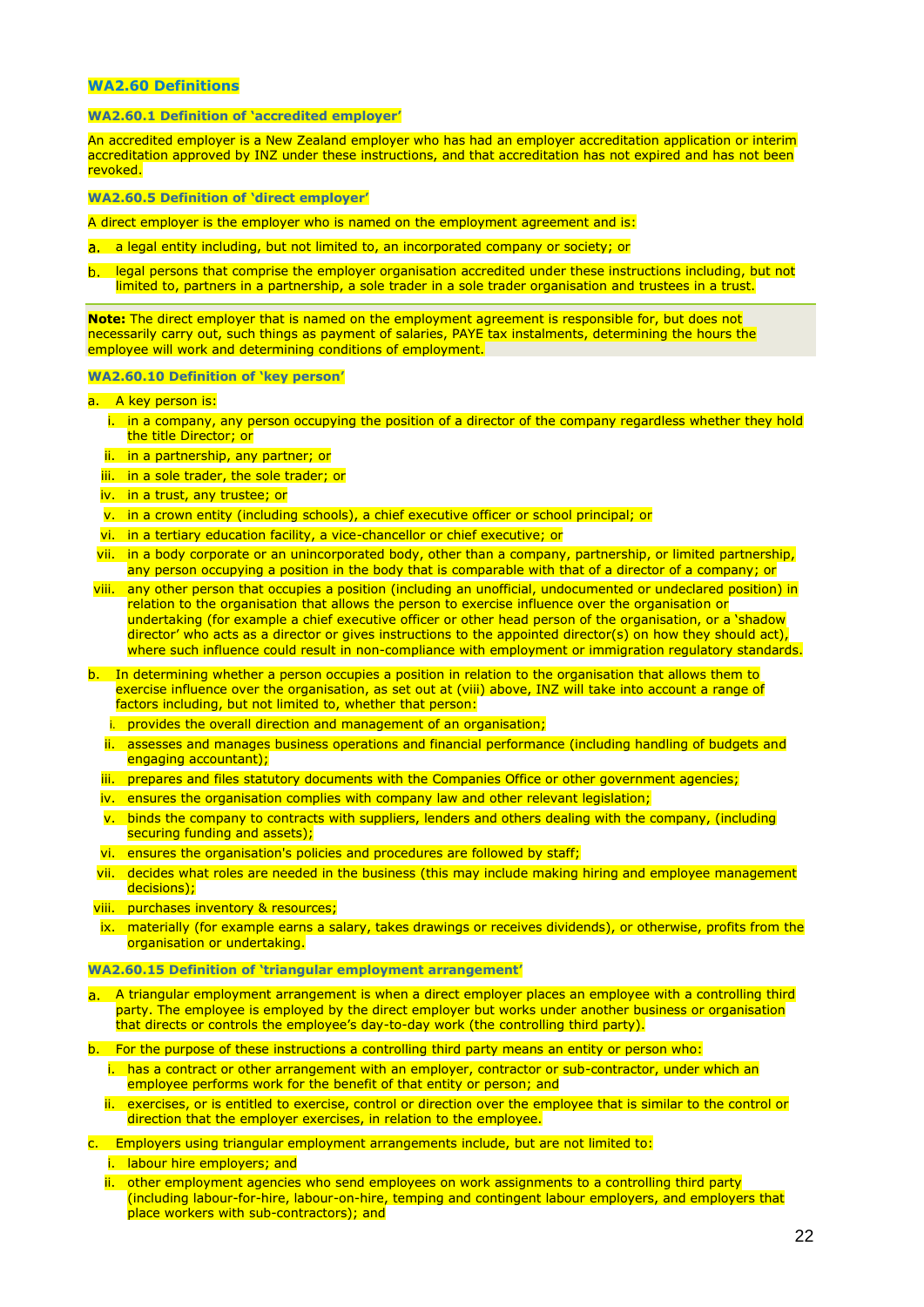- iii. employers who send employees on secondments to a controlling third party; and
- iv. parent, group or umbrella companies who place their employees with a controlling third party, such as a subsidiary company that is a separate legal entity.

# **WA2.60.20 Definition of 'franchisee employer'**

For the purposes of this policy, a franchisee employer is an employer (organisation) that:

- a. purchases the right to use a pre-existing business system mandated by a third party business; and
- b. is substantially or materially associated with a brand, trademark, advertising, marketing channels, or a commercial symbol owned by that third party; and
- c. has that third party controlling certain activities or structures within their business, set out through an agreement, operational guideline or through a terms and conditions document that covers one or all of the following features:
	- i. continuing financial performance or reporting obligations to that third party;
	- ii. an ongoing obligation to pay that third party any fee, or percentage of profits generated by the business from the 'rights to use' detailed in (a) and (b) above;
	- iii. restrictions, expectations, or control imposed by that third party, over where the business can source goods and services and/or how to set up or run their business;
	- iv. restricted ability to refuse requests by that third party, raise concerns or complaints regarding that third party, and/or lack of ability to easily exit or terminate the agreement.